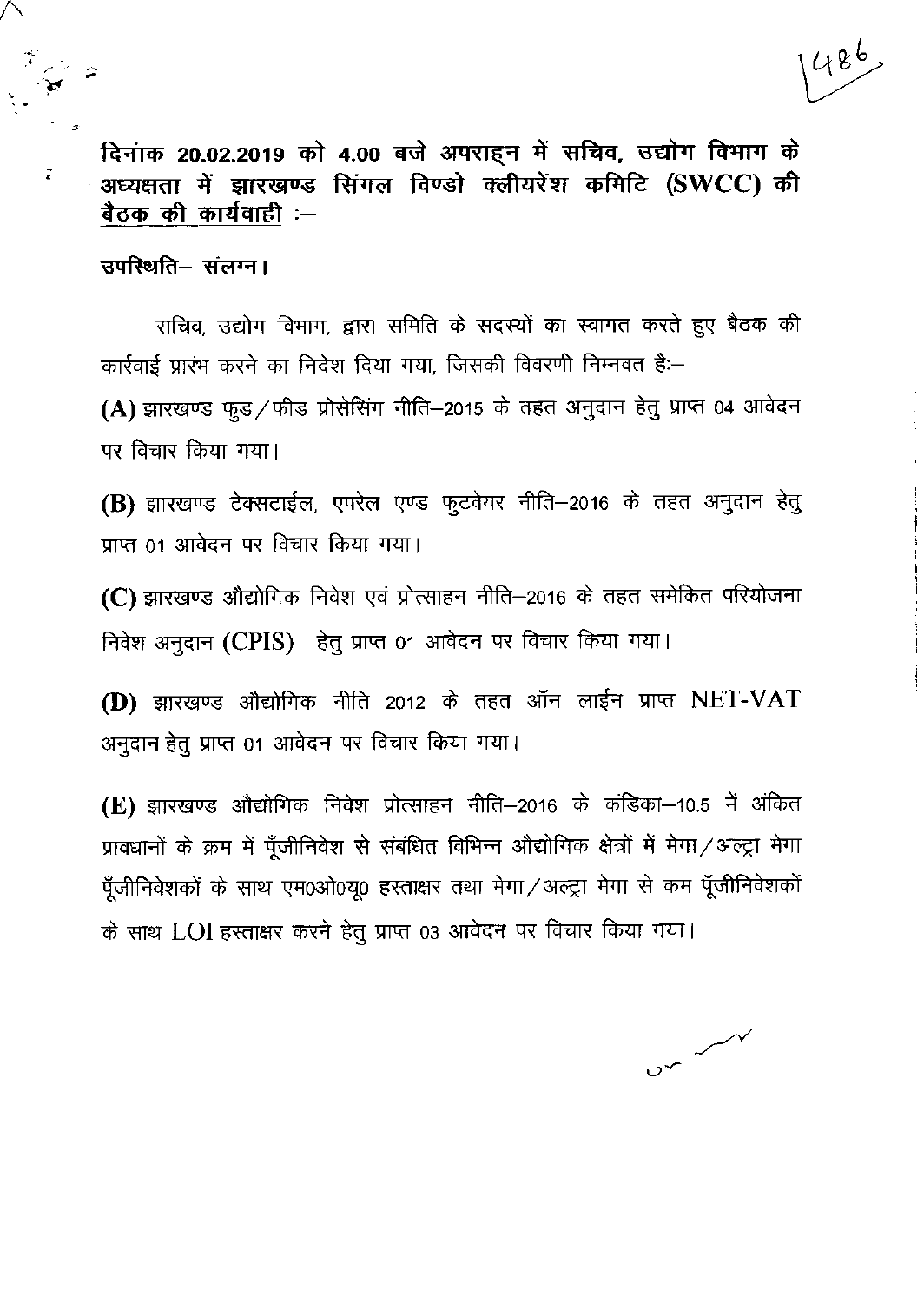A. Scheme for Processing Units (New Unit, Modernisation, Upgradation,<br>Expansion & Diversification) of Food Processing Industries

1. M/s Ganpati Milk products Pvt. Ltd., Tuidungri, Saraikela-Kharsawan, **Jharkhand** 

| - ಪರೋ                                                                                                                                | Ter                                                                                                         |
|--------------------------------------------------------------------------------------------------------------------------------------|-------------------------------------------------------------------------------------------------------------|
| <b>M/s Ganpati Milk Products Pvt. Ltd.</b><br>Æ.                                                                                     | 06/UNI/FPP-2015/36-2018<br>零位                                                                               |
| Location of Project:                                                                                                                 | <b>Project Activity:</b>                                                                                    |
| AtMauza-Tuidungri, Khata No. 96, 100Plot No.<br>599P, 503P, 540P, ChowkaPatkum Road, P.S-<br>Chowka, Saraikela-Kharsawan, Jharkhand- | <b>Establishment of a Milk Processing Plant.</b><br>Plant Capacity - 1,50,000 LPD Milk Processing.<br>Plant |
| 832404<br>潮。                                                                                                                         | Items to be manufactured:<br>a. Main Products - Standard Milk,<br>Toned Milk, Full Cream Milk, Lassi        |

and Plain Dahi.

 $100 - 100$ 

|                                                                           | Company Master Data                                 |
|---------------------------------------------------------------------------|-----------------------------------------------------|
|                                                                           | U15209WB2017PTC219363                               |
| <b>CIN</b>                                                                | GANPATI MILK PRODUCTS PRIVATE LIMITED               |
| Company / LLP Name                                                        |                                                     |
| ROC Code                                                                  | RoC-Kolkata                                         |
| <b>Registration Number</b>                                                | 219363                                              |
| Company Category                                                          | <b>Company limited by Shares</b>                    |
| <b>Company SubCategory</b>                                                | Non-govt company                                    |
| <b>Class of Company</b>                                                   | Private                                             |
| <b>Authorised Capital(Rs)</b>                                             | 80000000                                            |
| Paid up Capital(Rs)                                                       | 71650000                                            |
|                                                                           |                                                     |
| Number of Members(Applicable in case of<br>company without Share Capital) |                                                     |
| Date of Incorporation                                                     | 08/02/2017                                          |
| <b>Registered Address</b>                                                 | C/o- MituChowdhary 22/6/1A Rustamjee Street Kolkata |
|                                                                           | Kolkata WB 700019 IN                                |
| Email Id                                                                  | ravi.chowdhary1978@gmail.com                        |
| Whether Listed or not                                                     | <b>Unlisted</b>                                     |
|                                                                           | 31/12/2017                                          |
| Date of last AGM                                                          | 31/03/2017                                          |
| Date of Balance Sheet                                                     | Active                                              |
| Company Status (for efiling)                                              | $-1111$                                             |

Project Cost (As per Bank Approved DPR and Bank Appraisal Report):

| S.<br>No.     | <b>Particulars</b>                                              | <b>Project Cost</b>                                                                                      | Cost as Appraised<br>by Bank | Term<br>Loan<br><b>Share</b> | <b>Promoters</b><br><b>Share</b><br>(Margin) |
|---------------|-----------------------------------------------------------------|----------------------------------------------------------------------------------------------------------|------------------------------|------------------------------|----------------------------------------------|
|               |                                                                 |                                                                                                          | (Rs. In Lakhs)               |                              | (Rs. In Lakhs)                               |
|               | Land                                                            | 155.00                                                                                                   | 155.00                       |                              | 155.00                                       |
| $\frac{2}{3}$ | <b>Building &amp; Civil</b><br><b>Construction Work</b><br>分裂过少 | 598.00<br>$\left(\frac{\partial \mathcal{L}_{\mathcal{D}}}{\partial \mathcal{L}_{\mathcal{D}}}\right)$ . | 598.00                       | 390.00                       | 208.00                                       |
| 3             | Plant & Machinery                                               | 1000.00                                                                                                  | 1000.00                      | 750.00                       | 250.00                                       |
| 4             | <b>Electrical Installations</b>                                 | 119.00                                                                                                   | 119.00                       | 89.00                        | 30.00                                        |
| 5             | <b>Miscellaneous Fixed Assets</b>                               | 254.00                                                                                                   | 254.00                       | 41.00                        | 213.00                                       |
|               | Total                                                           | 2126.00                                                                                                  | 2126.00                      | 1270.00                      | 856.00                                       |

 $2x$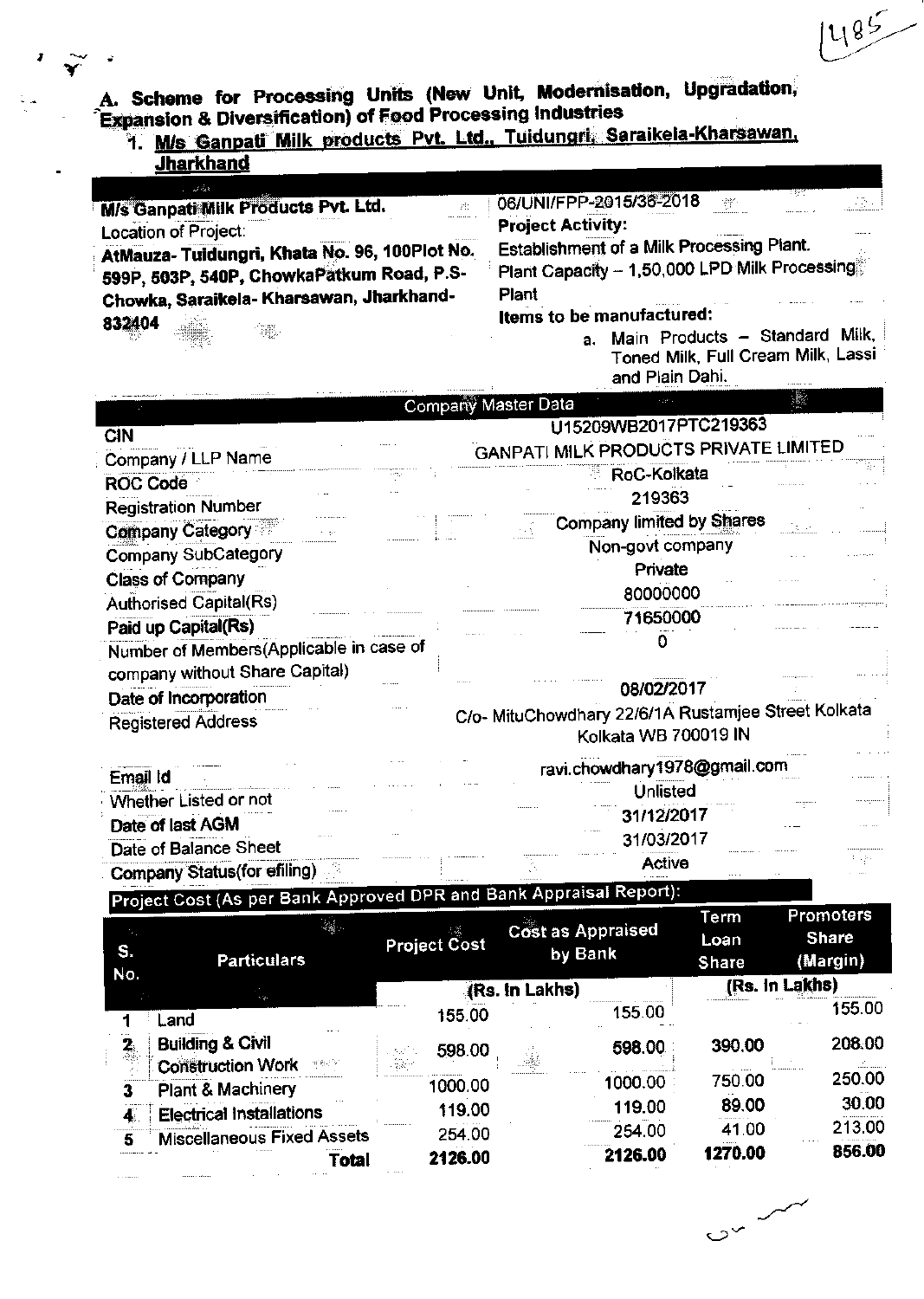# Means of finance (As per Bank Approved DPR and Bank Appraisal Report)

 $\blacktriangledown$ 

| 35.3<br>S.No. | 71<br><b>The Contract of Street</b><br>Particulars | <b>Project Cost</b><br>裸体 | Cost as<br><b>Appraised by</b><br><b>Bank</b> |
|---------------|----------------------------------------------------|---------------------------|-----------------------------------------------|
|               |                                                    |                           | (Rs. In Lakhs)                                |
|               | <b>Promoters Contribution</b>                      | 856.00                    | 856.00                                        |
|               | --------------------<br><b>Term Loan</b>           | 1270.00                   | 70.00<br><u>nggungan</u>                      |
|               | $1.11 - 1.1$<br>.<br><b>Total Project Cost</b>     | <br>2126.00<br>           | 2126.00                                       |

# Building and Civil Construction work as per Chartered Engineer (Civil) report and **Bank appraisal Report:**

| S.N          | <b>Description</b>                                          | Area<br>(Sq Mt) | Rate<br>(Rs./Sqmt)     | Total<br>Project<br>(Rs. Lakh) | Eligible/Non<br>Eligible |
|--------------|-------------------------------------------------------------|-----------------|------------------------|--------------------------------|--------------------------|
| 1            | Main Building (Ground<br>Floor, 1st Floor Slab and<br>Shed) | 3760            | 10865                  | 408.52                         | <b>Eligible</b>          |
| $\mathbf{2}$ | <b>Boiler Shed</b>                                          | 132             | 10700                  | 14.12                          |                          |
| з            | <b>Utilities Section</b>                                    | 509             | 12000                  | 61.08                          |                          |
| 4            | <b>Boundary Wall</b>                                        | <b>418 RMT</b>  | 8570                   | 35.82                          | Ineligible               |
| 6            | <b>Effluent Treatment Plant</b>                             |                 | <b>L/S</b>             | 10.00                          | <b>Eligible</b>          |
| 6            | Weighbridge Foundation                                      |                 | L/S                    | 3.00                           | Ineligible               |
| 7            | <b>Silos Foundation</b>                                     |                 | <b>L/S</b>             | 2.00                           | Eligible                 |
| 8            | <b>Security Guard Room</b>                                  | 40              | 9360                   | 3.74                           |                          |
| 9            | <b>Roads</b>                                                | 2550            | 1070                   | 27.29                          |                          |
| 10           | Land Development, Earth<br>Filling and Landscaping          |                 | US                     | 10.00                          | Ineligible               |
| 11           | <b>Staff Quarters</b>                                       | 192             | 11600                  | 22.27                          |                          |
|              |                                                             |                 | Total                  | 597.852                        |                          |
|              |                                                             |                 | <b>Eligible Amount</b> | 495.728                        |                          |
|              |                                                             |                 | Ineligible Amount      | 102.124                        |                          |

# Plant & Machinery detail as per Chartered Engineer (Mechanical) report and Bank appraisal Report:

| <b>RMRD Section</b><br>Eligible<br>0.08<br>Food Grade Hose Pipe<br>0.17<br>CIP Dummy way for CIP of Tankers<br>0.02<br>SS Plunger - Long Handle<br>3<br>2.16<br>Raw Milk Chiller<br>4<br>0,44<br>Inline Pipe Duplex Filter<br>5<br>0.55<br>Tanker Unloading SS Milk Pump to<br>6. | Chiller | w. | $\cdot$ x $\cdot$ | yå p | PF. |
|-----------------------------------------------------------------------------------------------------------------------------------------------------------------------------------------------------------------------------------------------------------------------------------|---------|----|-------------------|------|-----|
|                                                                                                                                                                                                                                                                                   |         |    |                   |      |     |
|                                                                                                                                                                                                                                                                                   |         |    |                   |      |     |
|                                                                                                                                                                                                                                                                                   |         |    |                   |      |     |
|                                                                                                                                                                                                                                                                                   |         |    |                   |      |     |
|                                                                                                                                                                                                                                                                                   |         |    |                   |      |     |
|                                                                                                                                                                                                                                                                                   |         |    |                   |      |     |
|                                                                                                                                                                                                                                                                                   |         |    |                   |      |     |
|                                                                                                                                                                                                                                                                                   |         |    |                   |      |     |
|                                                                                                                                                                                                                                                                                   |         |    |                   |      |     |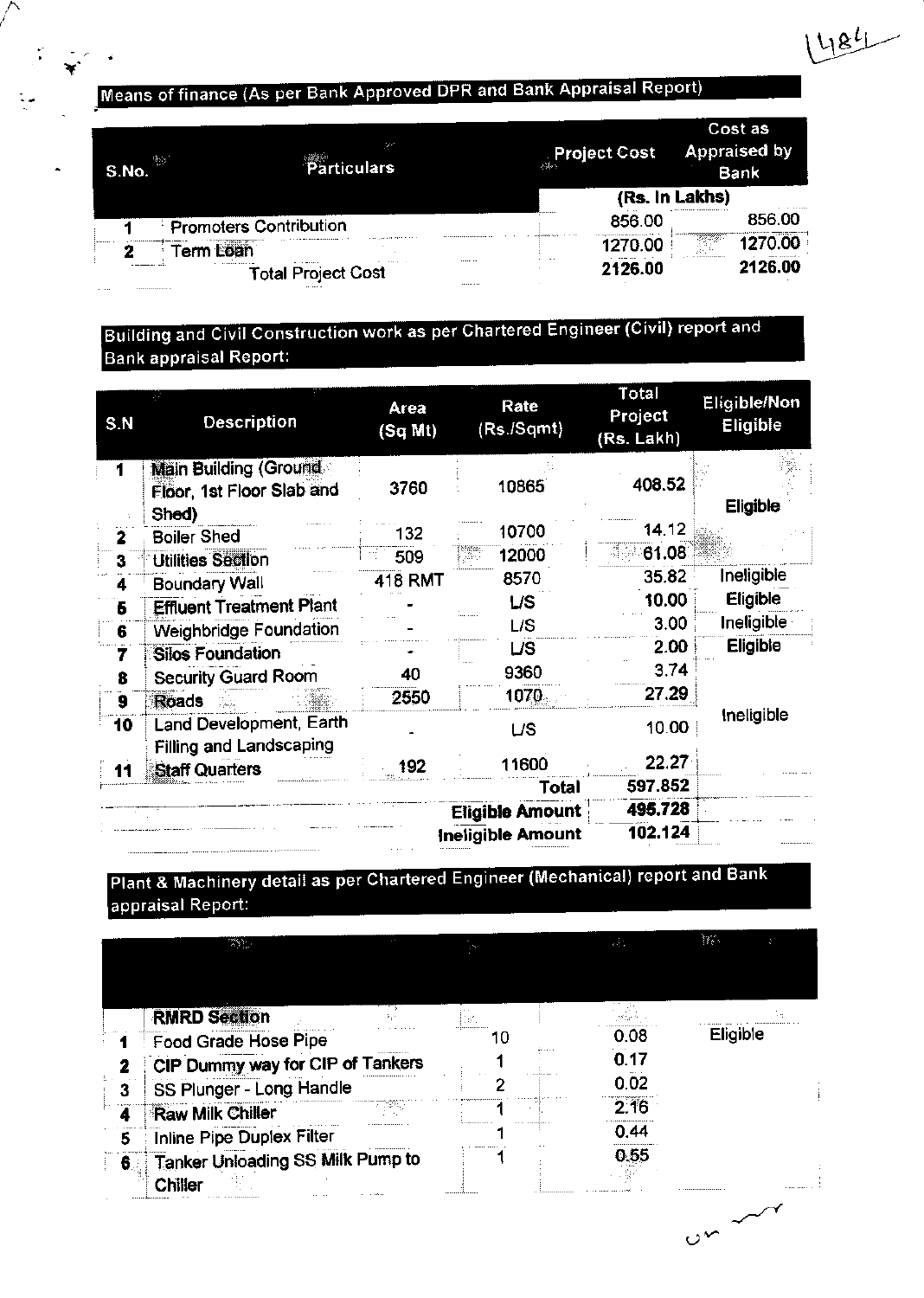|                 | Tanker CIP Hose with SS Fitting        | 10 | 0.08   |            |     |
|-----------------|----------------------------------------|----|--------|------------|-----|
| 8               | Flow Plate for Tanker Reception        |    | 0.45   |            |     |
| 9               | Steam Water Mixing Battery with        |    | 0.14   |            |     |
|                 | Steam Valve, Water Valve               |    |        |            |     |
| $10^{\circ}$    | <b>SS Remote Control Panel</b>         |    | 0.77   |            |     |
| 11              | Raw Milk Silo with Side Agitator       |    | 57.75  |            |     |
| 12              | Process Milk Silo with Side Agitator   |    | 15.40  |            |     |
| 13              | Milk Transfer Pump to Pasteuriser      |    | 0.50   |            |     |
|                 | 14 Electronic Digital Weighbridge      |    | 5.71   | Ineligible |     |
|                 | Sub Total (A)                          |    | 84.22  |            |     |
|                 | <b>Processing Section</b>              |    |        |            | ₫R. |
| 15              | <b>Milk Pasteuriser</b>                |    | 24.00  | Eligible   |     |
| 16              | <b>Milk Separator</b>                  |    | 29.00  |            |     |
| 17              | Homogeniser                            |    | 45,00  |            |     |
| 18              | <b>Flow Plate for Processing</b>       |    | 0.45   |            |     |
| 19              | <b>RC Tank Insulated</b>               |    | 3.85   |            |     |
| 20              | SMP Recon. Set with Venturi/Pump       | ļ₩ | 0.99   |            |     |
| 21              | <b>RC Milk Chiller</b>                 |    | 1.50   |            |     |
| 22              | <b>RC Pump</b>                         |    | 0.50   |            |     |
| 23              | Inline Duplex Filter for RC Mix        |    | 0.44   |            |     |
| 24              | <b>Steam Water Mixing Battery with</b> |    | 0.57   |            |     |
|                 | Steam Valve, Water Valve               |    |        |            |     |
| 25              | <b>CIP Tanks</b>                       |    | 17.60  |            |     |
| $26 -$          | <b>CIP Double Circuit</b>              |    | 57.40  |            |     |
|                 | Sub Total (B)                          |    | 181.30 |            |     |
|                 | <b>Milk Packing Section</b>            |    |        |            |     |
| 27              | SS 304 Grade Straight through Crate    |    | 7.80   | Eligible   |     |
|                 | Washer                                 |    |        |            |     |
| 28              | Twin FFS Machine with Ink Coding       | 5  | 52.50  |            |     |
| 29              | Single Head FFS Machine for 5 Ltrs     |    | 11.00  |            |     |
|                 | Packing                                |    |        |            |     |
| 30              | <b>Crate Conveyor to Cold Room</b>     |    | 8.00   |            |     |
| 31              | <b>Electronic Weigh Machine</b>        | 10 | 0.70   | Ineligible |     |
| 32 <sup>°</sup> | Milk Chiller (For Rechilling)          |    | 1.44   | Eligible   |     |
| 33              | Milk Pump                              | 10 | 0.50   |            |     |
| 34              | <b>Inline Strainer</b>                 |    | 0.11   |            |     |
| 35              | Overhead Tank (HMST) with Level        | 3  | 23.93  |            |     |
|                 | Transmitter and Temp Indicator, Side   |    |        |            |     |
|                 | Agitator                               |    |        |            |     |
| 36              | Overhead Tank (HMST) with Level        |    | 6.16   |            |     |
|                 | Transmitter and Temp Indicator, Side   |    |        |            |     |
|                 | <b>Agitator</b>                        |    |        | 72         | JÁ. |
| 37              | Flow Plate for HMST and Packing        |    | 0.45   |            |     |
| 38              | Flow Plate for CIP of HMST             |    | 0.45   |            |     |
| 39              | CIP Return Pump for FFS Machine        |    | 0.50   |            | igP |
| 40              | Milk Cold Room - LA, LB, LI and Dahi   |    | 44.70  |            |     |
|                 |                                        |    |        |            |     |
|                 | Room, Incubation Room, Blast Room      |    |        |            |     |

 $00<sub>0</sub>$ 

г.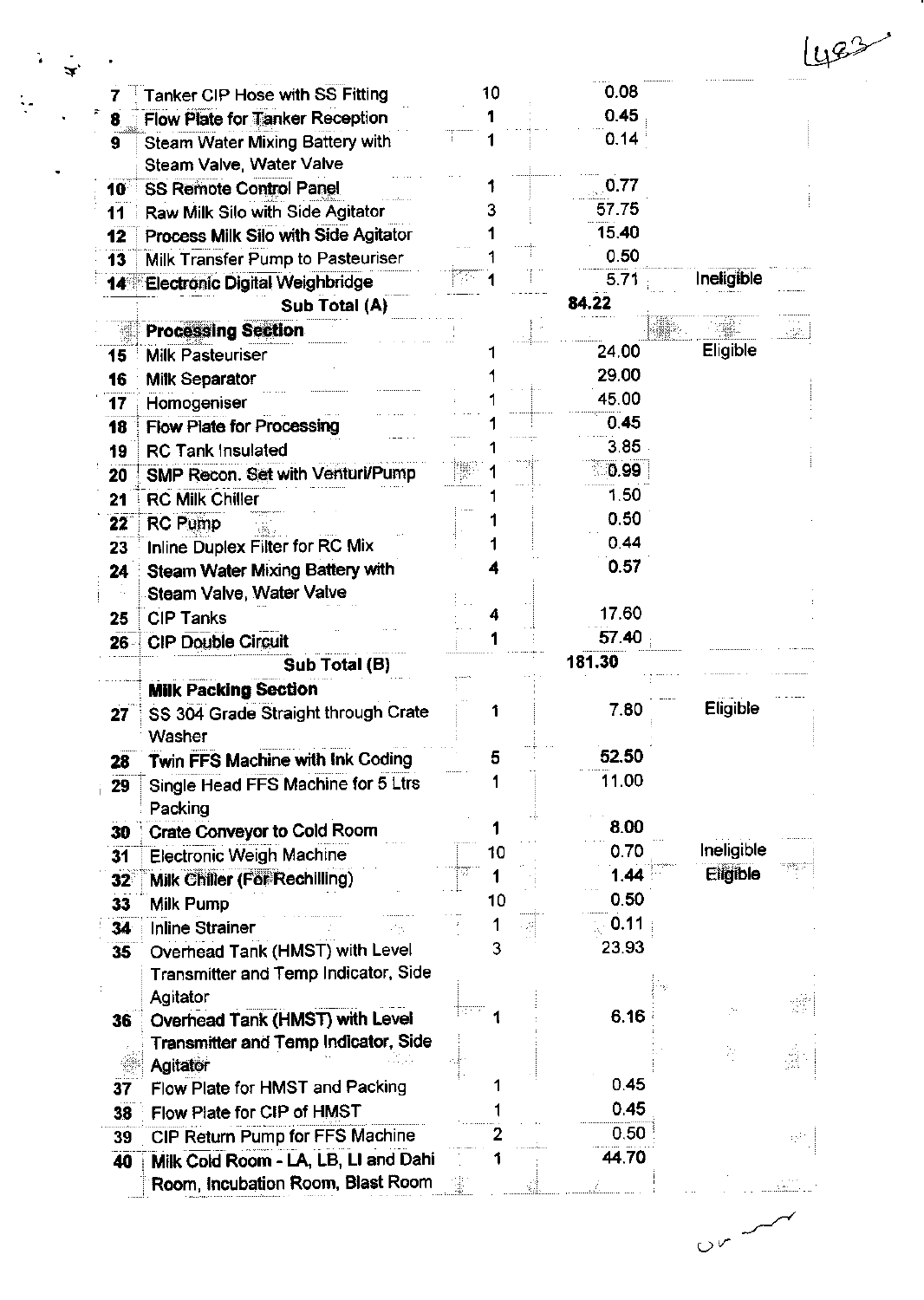|      | Chilling Room, Curd Packing Room                 |    |                |                 |
|------|--------------------------------------------------|----|----------------|-----------------|
|      | etc.                                             |    | 20.90          |                 |
| 41   | Milk Cold Room Insulated Sliding Type            |    |                |                 |
|      | Door, 100 MM Thick Puf Panel For                 |    |                |                 |
|      | Wall and Ceiling Covering                        |    | 0.88           |                 |
| 42   | Cut Open Tank with Strainer with Pump            |    |                |                 |
| 43   | Pouch Cleaning Tank with Valve 38                |    | 0.17           |                 |
|      | <b>MM</b>                                        |    |                |                 |
| 44   | Trolley for Stacking and Loading, SS             | 10 | 1.32           | Ineligible      |
|      | 304                                              |    | 181.51         |                 |
|      | Sub Total (C)                                    |    |                |                 |
|      | <b>Dahi/Butter Section</b>                       |    |                |                 |
| 45   | SS Storage Tank for Dahi/Butter Milk             |    | 4.40           | Eligible        |
|      | with Level Transmitter                           |    |                |                 |
| 46   | <b>Inoculation Tank with Level Transmitter</b>   |    | 11.00          |                 |
|      | and VFD                                          |    |                |                 |
| 47   | SS Remote Control Panel                          |    | 0.77           |                 |
| 48   | Lassi Milk Chiller                               |    | 1.50           |                 |
| 49   | Lassi Pump                                       |    | 0.36           |                 |
| 50   | <b>Dahi Milk Pasteuriser</b>                     |    | 27.50          |                 |
| 51   | Flow Plate for Curd Processing                   |    | 0.45           |                 |
| 52   | Sugar Dissolving VAT With Hot Water              |    | 3.30           |                 |
|      | Circulation                                      |    |                |                 |
| 53   | <b>Sugar Solution Transfer Pump</b>              |    | 0.33           |                 |
| 54   | Simplex Filter                                   |    | $0.15^{\circ}$ |                 |
| 55   | <b>Digital Weighing Machine</b>                  |    | 0.40           | Ineligible      |
| 56.  | Dahi Cup Filling Machine                         |    | 10.50          | Eligible        |
|      | <b>Electronic Weighing Machine</b>               |    | 0.07           | Ineligible      |
| 57   |                                                  |    | 10.50          | Eligible        |
| 58   | FFS Machine Model Filpack CMD                    |    |                |                 |
|      | <b>Alpha</b><br>CIP 3-Tank Set/10 KLPH PHE+PID W |    | 14.03          |                 |
| 59   |                                                  |    |                |                 |
|      | Pumps, Semi Auto                                 |    | 0.50           |                 |
| 60   | <b>CIP Return Pump</b>                           |    |                |                 |
| 61   | Packing M/C Jaw Cooling System                   |    | 0.55           |                 |
| 62   | Steam Water Mixing Battery with                  |    | 0.57           |                 |
|      | Steam Valve, NRV, Nipples etc.                   |    |                |                 |
| - 63 | SS Pipes, Fittings, Clamps, Support              |    | 45.00          |                 |
|      | Bracket                                          |    |                |                 |
|      | Sub Total (D)                                    |    | 131.88         |                 |
|      | <b>Utilities Section</b>                         |    |                |                 |
| 64   | Cheema Make Horizontal Multitubular              |    | 30.75          | <b>Eligible</b> |
|      | Shell Type Water Cum Smoke AFBC                  |    |                |                 |
|      | Furnace Hypac Steam Boiler with                  |    |                |                 |
|      | <b>Accessories</b>                               |    |                |                 |
|      |                                                  |    | 15.00          |                 |

 $\sim$ 

400

J.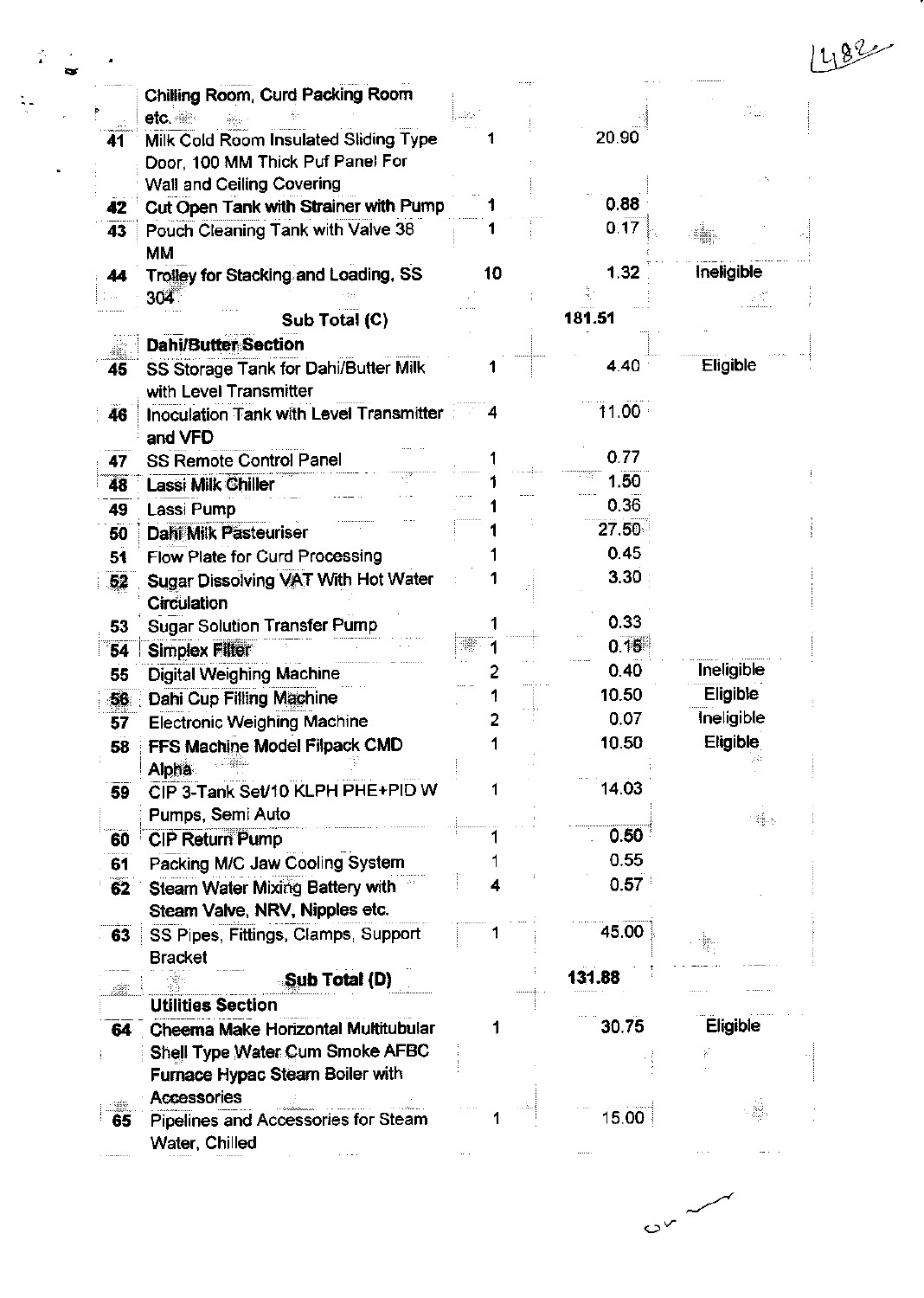|    |                                             |    |                   | $U_{\beta}$ |
|----|---------------------------------------------|----|-------------------|-------------|
| 66 | Cold Storage Refrigeration Plant and        |    | 60.00             |             |
|    | Machinery with use of Ammonia               |    |                   |             |
|    | Refrigeration, Compressor, Ammonia          |    |                   |             |
|    | Oil Separator etc.                          |    |                   |             |
| 67 | Air Compressor                              |    | 6.70              |             |
| 68 | <b>Refrigeration Dryer</b>                  |    | 1.69              |             |
| 69 | <b>Water Softening Plant</b>                |    | 4.50              | Ineligible  |
| 70 | <b>ETP Plant</b>                            |    | 18.00             |             |
| 71 | Solar Power Plant I                         |    | 58.47             |             |
|    | <b>Solar Power Plant II</b>                 |    | 37.82             |             |
|    | Sub Total (E)                               |    | 232.93            |             |
|    | <b>Others</b>                               |    |                   |             |
| 72 | <b>Machine Spares</b>                       |    | 11.00             | Ineligible  |
| 73 | Water Cooler For Plant and Canteen          | 2  | 0.70              |             |
| 74 | <b>Pallet Trolley</b>                       |    | 0.50 <sub>1</sub> |             |
| 75 | <b>Amul Traps</b>                           | 10 | 1.20              |             |
|    | Sub Total (F)                               |    | 13.40             |             |
| 76 | Installation and Commissioning              |    | 23.00             | Ineligible  |
|    | <b>Charges</b>                              |    |                   |             |
| 77 | <b>Transportation and Material Handling</b> |    | 16.59             |             |
|    | Charges                                     |    |                   |             |
|    | Add GST@ 15%                                |    | 130.38            |             |
|    | Sub Total (G)                               |    | 169.97            |             |
|    | Total (A+B+C+D+E+F+G)                       |    | 995.213           |             |
|    | <b>Total Eligible Amount</b>                |    | 684.853           |             |
|    | <b>Total Ineligible Amount</b>              |    | 310.36            |             |

#### Company's Background:

M/s Ganpati Milk Products Pvt. Ltd. (GMPPL) has been incorporated with the main objective of setting up a Milk Processing Plant of Capacity 1.50 Lakhs Liters/Day of Pouch Milk and Fresh Dairy products.

The Milk processing unit shall operate on Job work basis for Gujarat Co-operative Milk Marketing Federation Limited (GCMMF) for its 'AMUL' brand of Milk and fresh Dairy products and has already executed a tripartite agreement with Banaskantha District Cooperative Milk Producers Union Ltd. (Banas Dairy), GCMMF and itself in this regard.

Jamshedpur being a large cosmopolitan area offers a very large market for fresh milk and other milk products. GCMMF is willing to introduce and develop 'AMUL' fresh milk and milk products market in these areas.

#### Promoters' Background:

Currently the unit is being promoted by three Directors namely Miss. MituChowdhary, Miss. SunitaSinghania and Miss. Priya Mehta. The promoters are Net worthy seasoned businesswomen having good business experience and reputation in the Society as well as in the market. All three promoters belong to reputed business families.

Operations of the Company will be actively supported by group of professionals of Amul, CEO and CFO of the company is Mr. Kamal Singhania and Mr. Ravi Chowdhary. Mr. Kamal Singhania, husband of Miss. SunitaSinghania, having three showrooms named as

 $0<sup>2</sup>$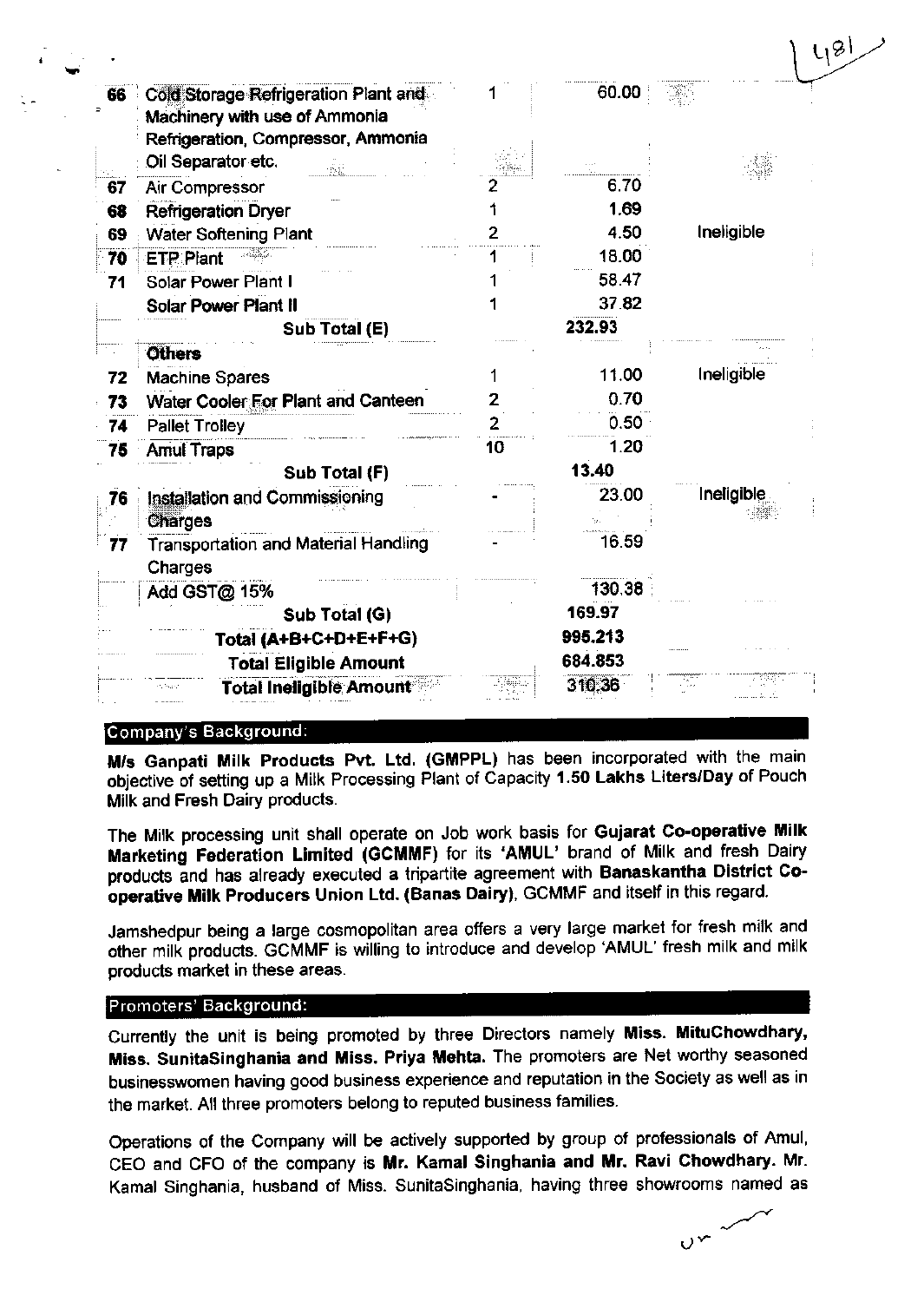'CITY STYLE' in Sakchi and Bistupur, Jamshedpur, is also owner of AabhushanJewellers whereas Mr. RavhiChowdhary, husband of Miss. MituChowdhary, is renowned businessman based in Kolkata. He has been distributor of Amul Products of Kolkata region for more than 40 years.

489

 $0 - 1$ 

#### **Field Work and Comments of the Inspection Team**

The PMA, Dy. Director and GM DIC Chaibasacompleted the field visit of the unit provided the details of the work going on in the project site. PMA also scrutinized the Bank Appraisal Report and Bank Approved DPR and found the project to be satisfactory.

#### **Recommendation:**

The organization has provided all the documents required under the JFPIP Guideline 2015 for the Sanction of the Project the checklist of Documents has been attached in the respective file.

After calculation of the eligible component as per the JFPIP Guideline 2015, the project is eligible for Rs. 500.00 Lakhs. PMA recommend the project to be approved by 'Single Window Clearance Committee' for 1<sup>st</sup>Installment of Grants-in-Aid of Rs. 250.00 Lakhs as per the following calculations.

|   | Calculation for eligibility of Grant-in-aid                                               |         |
|---|-------------------------------------------------------------------------------------------|---------|
|   |                                                                                           |         |
|   | Project Cost as per Bank approved DPR                                                     | 2126.00 |
| в | Amount eligible for Subsidy under Civil Work                                              | 495.73  |
| C | Amount eligible for Subsidy under Plant and<br><b>Machinery</b>                           | 684.85  |
| D | Total amount eligible under $(B+C)$                                                       | 1180.58 |
|   | Eligible Grants-in-aid (45.00% of D)                                                      | 531.26  |
|   | Maximum amount to be Sanctioned as per Jharkhand<br>Food Processing Industry Policy, 2015 | 500.00  |
|   | Amount to be Sanctioned and released for 1st<br><b>instalment Grant</b>                   | 250.00  |

The first installment of grant would be release after submission of utilization certificate for 50% of the term loan as well as 50% of promoter's contribution and on production of documents as per checklist of release of 1<sup>st</sup> Installment of Grant.

Major Documents Required under the JFPIP Guideline 2015 for the Sanction of the **Project in Single Window Clearance Committee.** 

| <b>SL</b><br>No           | <b>Documents Required</b>                                                        | <b>Document</b><br><b>Submitted</b> | Pages                      | <b>Comments</b><br>(if any)                                                 |
|---------------------------|----------------------------------------------------------------------------------|-------------------------------------|----------------------------|-----------------------------------------------------------------------------|
|                           | Application in the prescribed format.                                            | Yes                                 | 792-785                    | <b>Complied</b>                                                             |
|                           | <b>Detailed Project Report</b>                                                   | Yes                                 | 353-263                    | <b>Complied</b>                                                             |
| з                         | Sanction letter of term loan from bank /<br>financial institutions, if any       | Yes                                 | 379-<br>358                | <b>Complied</b>                                                             |
|                           | Appraisal report from Bank / Financial<br><b>Institution</b>                     | Yes                                 | $357 -$<br>354.<br>943-814 | <b>Complied</b>                                                             |
| $\mathbf{g}^{\circ\circ}$ | Certificate of incorporation/registration<br>of the organization, Memorandum and | Yes                                 | 262-239<br>n with          | <b>Complied</b><br>$\mathcal{A}_{\alpha}^{(k)}\mathcal{A}_{\alpha}^{(k+1)}$ |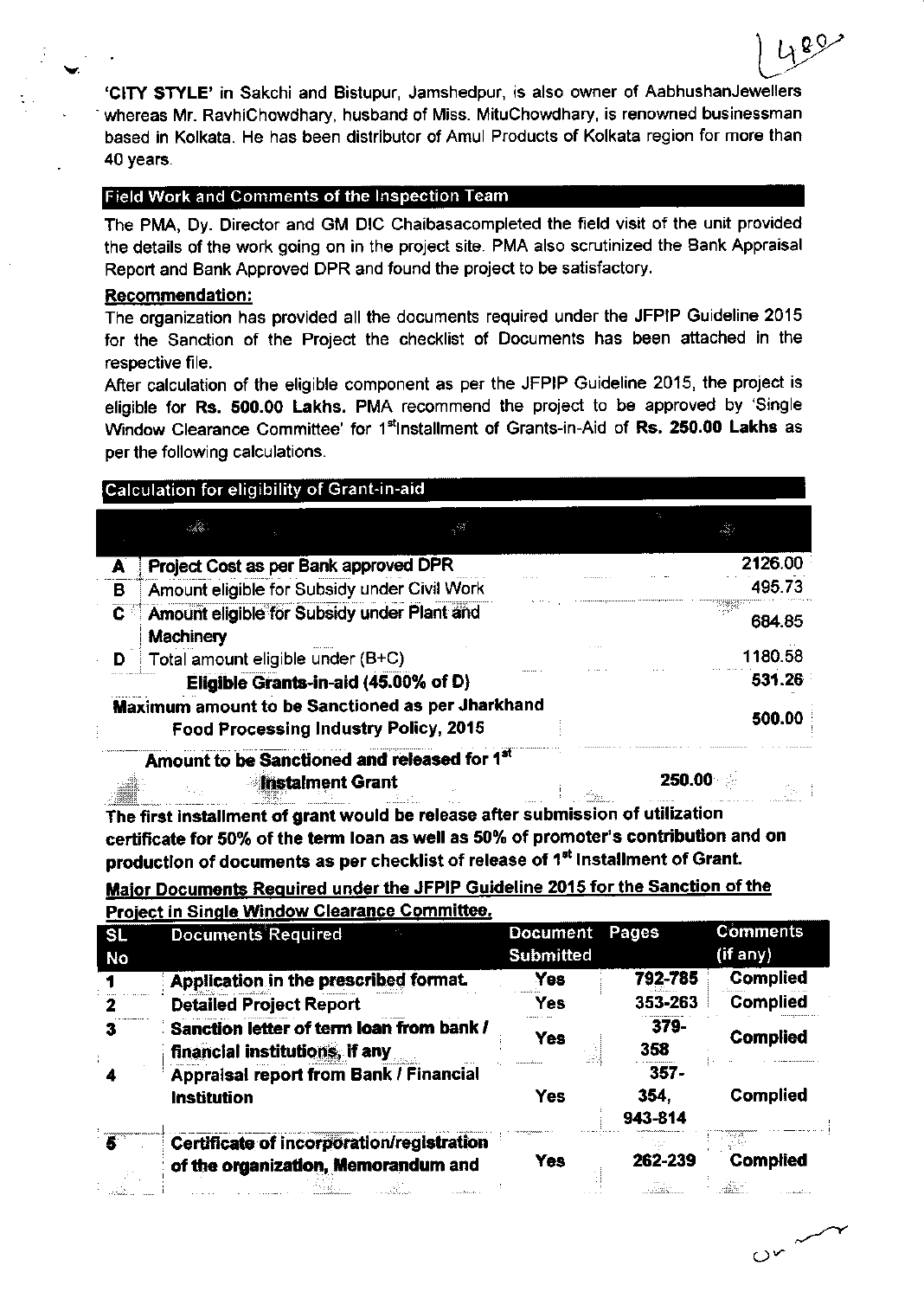|                  |                                                                                   | 도움했        |          |                 |
|------------------|-----------------------------------------------------------------------------------|------------|----------|-----------------|
|                  | <b>Articles of Association and Bye laws of</b>                                    |            | IB.      |                 |
|                  | the society (if applicable)/ partnership<br>deed etc.                             |            |          |                 |
| 6                | Blue Print of the building Plan.                                                  | Yes        | 235, 233 | Complied        |
|                  |                                                                                   |            |          |                 |
|                  | <b>Notarized English version of land</b><br>document (in case it is in any of the |            | 186-12   | Complied        |
|                  | regional languages)                                                               | Yes        |          |                 |
|                  | Item wise and cost wise details of                                                |            |          |                 |
| 8                | Technical civil works envisaged duly                                              | Yes        | 813-812  | Complied        |
|                  | certified by Chartered Engineer (Civil).                                          |            |          |                 |
|                  | Item wise and cost wise details of Plant                                          |            |          |                 |
| $\boldsymbol{9}$ | & Machinery envisaged duly certified                                              | <b>Yes</b> | 811-802  | <b>Complied</b> |
|                  | by Chartered Engineer (Mechanical).                                               |            |          |                 |
| 10               | <b>NOC Pollution (Consent to</b>                                                  |            |          |                 |
|                  | <b>Establishment)</b>                                                             | <b>Yes</b> | 978-975  | <b>Complied</b> |
|                  | <b>JSEB Load Sanction</b>                                                         | <b>Yes</b> | 953      | <b>Complied</b> |
| 11               |                                                                                   | <b>Yes</b> | 220-218  | Complied        |
| 12               | <b>GST Registration</b>                                                           | <b>Yes</b> | 226+     | <b>Complied</b> |
| 13               | An affidavit duly executed on non-                                                |            | 225      |                 |
|                  | judicial stamp paper of Rs.100/- or                                               |            |          |                 |
|                  | more duly notarized by Notary Public                                              |            |          |                 |
|                  | affirming that                                                                    |            |          |                 |
|                  | a. The organization's sister concern (s)/                                         |            |          |                 |
|                  | related company / group company as                                                |            |          |                 |
|                  | well as the applicant company itself                                              |            |          |                 |
|                  | availed any financial assistance for a                                            |            |          |                 |
|                  | food processing project in the past                                               |            |          |                 |
|                  | from the Ministry of Food Processing                                              |            |          |                 |
|                  | Industries (MoFPI) or not, if yes, the                                            |            |          |                 |
|                  | details thereof.                                                                  |            |          |                 |
|                  | b. The organization has not                                                       | 基金         |          |                 |
|                  | obtained/applied for or will not obtain                                           |            |          |                 |
|                  | any grant/subsidy from any                                                        |            |          |                 |
|                  | <b>Ministry/Department of Central Govt.</b>                                       |            |          |                 |
|                  | /GOI organization/agencies and State                                              |            |          |                 |
|                  | Govt. for the same purpose/activity                                               |            |          |                 |
|                  | Isame components. If yes, the details                                             |            |          |                 |
|                  | thereof.                                                                          |            |          |                 |

Auditor's observation:As per the policy before the release of 1<sup>st</sup> instalment 50 % of Disbursed Ioan & Promoter's contribution should have been utilised but from documents made available from the unit this could not be clarified whether there has been utilisation of funds to the extent of 50 % although most of the invoices are on record. Hence have asked the unit to produce the bank statement clearly differentiating the investment in Civil and plant & machinery.

Note: Final report on utilization of 50% of the term loan as well as mobilization of 50% of promoter's contribution in the project is still awaited from Auditors, EY.

 $e^{x}$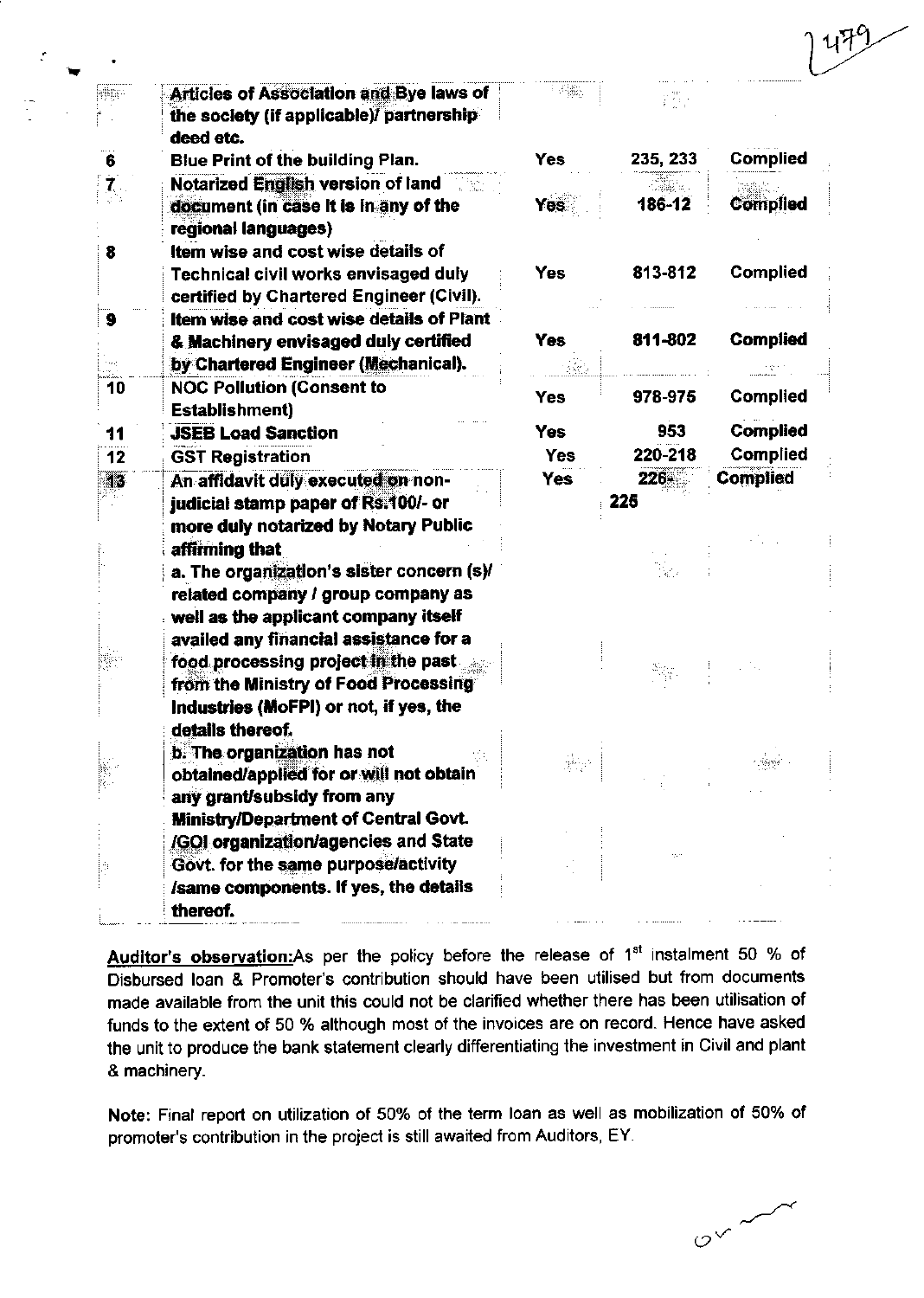Decision of Single Window Clearance Committee (SWCC): It was suggested by SWCC to re-submit this project only if Auditor, EY report confirms utilization of 50% of the term loan and 50% of promoter's contributionin the project.

i.<br>alik

# 2. M/s SarawagiAgrovetPvt. Ltd., Nagri, Ranchi

Ļ.

l,

| $\mathcal{B}\in\mathcal{C}$ | <b>Test</b>                         |                               | ÷. | i yn                                          | the grant                                       |  |
|-----------------------------|-------------------------------------|-------------------------------|----|-----------------------------------------------|-------------------------------------------------|--|
|                             |                                     | M/s SarawagiAgrovet Pvt. Ltd. |    |                                               | 06/UNI/FPP-2015/29-2018                         |  |
|                             | <b>Location of Project:</b>         |                               |    |                                               | <b>Project Activity:</b>                        |  |
|                             |                                     |                               |    | At Mauza- Plot No. - 754, Mauza- Patrachouli, | <b>Establishment of a Cattle/Poultry feed</b>   |  |
|                             |                                     |                               |    | P.O.& P.S - Nagri, Dist-Ranchi, Jharkhand     | <b>Manufacturing Unit</b><br>그는 아이들 대석 이 아이가 많은 |  |
|                             |                                     |                               |    |                                               | Plant Capacity - 24,000 MT/Annum Cattle/Poultry |  |
|                             | 18 - 2001년 1월 10일 - 1월 10일 - 1월 10일 |                               |    | <b>COL</b>                                    | feed Manufacturing unit.                        |  |
|                             |                                     |                               |    |                                               | Items to be manufactured:                       |  |
|                             |                                     |                               |    | . Vite                                        | Cattle and Poultry Feed                         |  |

| <b>Company Master Data</b>              |                                     |
|-----------------------------------------|-------------------------------------|
| ਬਲ<br><b>CIN</b><br>ιğ.                 | U70109DL2011PTC214806               |
| <b>Company / LLP Name</b>               | SARAWAGI AGROVET PRIVATE LIMITED    |
| <b>ROC Code</b>                         | RoC-Delhi                           |
| <b>Registration Number</b>              | 214806                              |
| <b>Company Category</b><br>哪个<br>45     | Company limited by Shares           |
| <b>Company SubCategory</b>              | Non-govt company                    |
| <b>Class of Company</b>                 | Private                             |
| <b>Authorised Capital(Rs)</b>           | 25000000                            |
| <b>Paidap Capital(Rs)</b>               | 5413090                             |
| Number of Members(Applicable in case of |                                     |
| company without Share Capital)          |                                     |
| Date of Incorporation                   | 24/02/2011                          |
| <b>Registered Address</b>               | F-7 EAST OF KAILASH FIRST FLOOR NEW |
|                                         | <b>DELHI DL 110065 IN</b>           |
| <b>Email Id</b>                         | delhi@anmolgroups.com               |
| Whether Listed or not                   | <b>Unlisted</b>                     |
| Date of last AGM                        | 04/09/2018                          |
| <b>Date of Balance Sheet</b>            | 31/03/2018                          |
| <b>Company Status (for efiling)</b>     | Active                              |

|   |                                   | K                        |               |
|---|-----------------------------------|--------------------------|---------------|
|   |                                   | 3. 参次。<br>(Rs. In Lakhs) |               |
|   | Land                              | 39.00                    | 39.00         |
| Ż | <b>Civil Construction Work</b>    | 155,90                   | 155.90        |
| 3 | Plant & Machinery                 | 331.92                   | 331.92        |
| T | <b>Miscellaneous Fixed Assets</b> | 54.70                    | 54.70         |
| 5 | Pre-operative Expenses            | 54.00                    | 54.00         |
| Ŧ | Margin money for Working capital  | 137.62                   | 137.62<br>×ÿ: |
|   | <b>Total Project Cost</b>         | 773.14                   | 773.14        |

 $C_{\alpha}$ 

1498

 $\bar{\mathcal{A}}$ 

 $\bar{z}$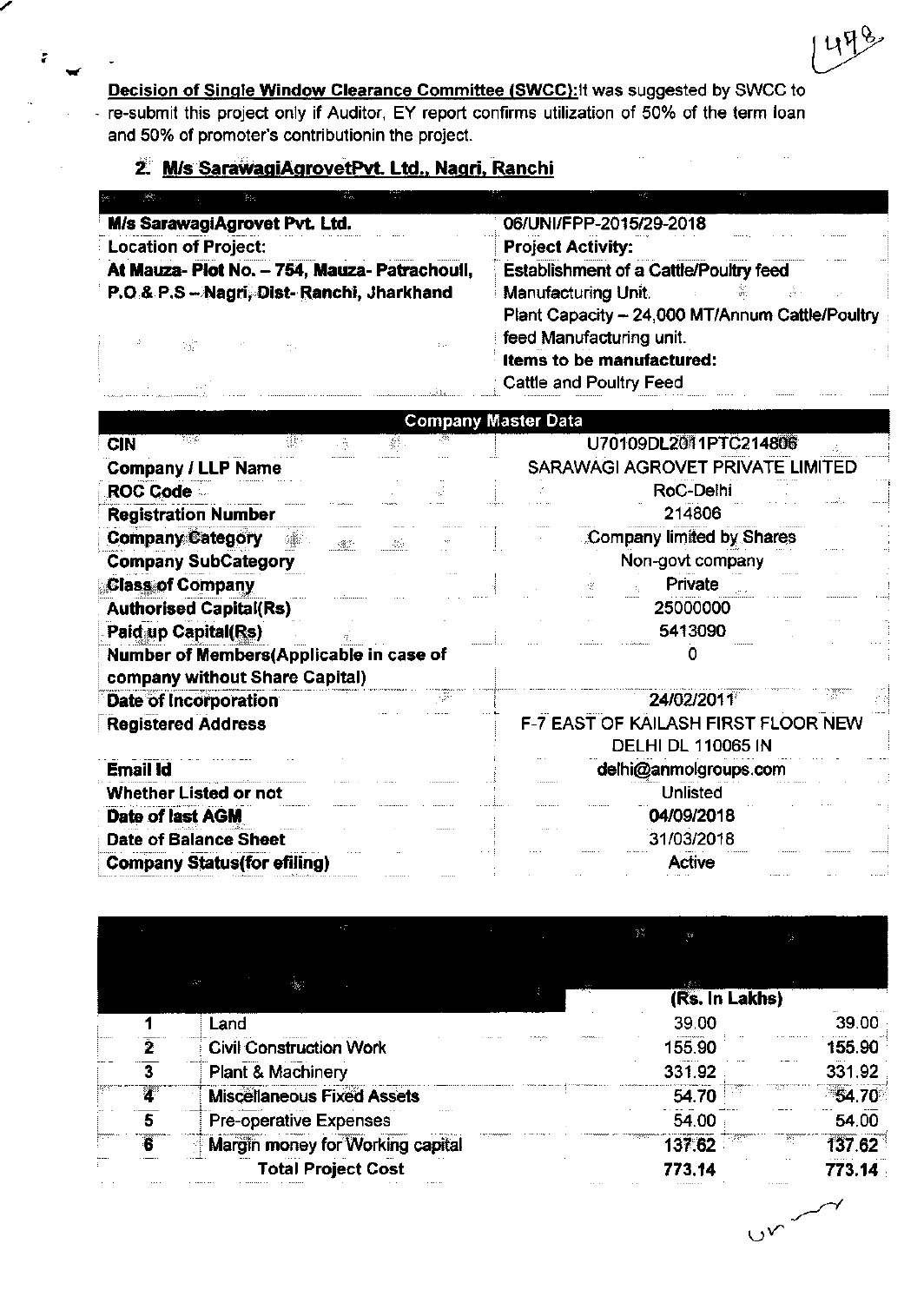# Means of finance (As per Bank Approved DPR and Bank Appraisal Report)

| 网络之           | ____<br>iä.                    | <b>1999</b>         | $\mathcal{L}_{\text{max}}$ |                            |                   |
|---------------|--------------------------------|---------------------|----------------------------|----------------------------|-------------------|
|               | <b>Promoters Contribution</b>  |                     |                            | 755                        | 381.85            |
|               | .<br>Гегт Loan                 |                     |                            |                            | 391.29            |
| $\cdots$<br>. | .<br><b>Total Project Cost</b> |                     |                            | .<br>773.14                |                   |
| Service Ave.  | <b>STEEDS MARK  JE</b><br>.    | <b>ALC: YES AND</b> | $$                         | $\cdots\qquad\cdots\qquad$ | <b>STATISTICS</b> |

## Building and Civil Construction work as per Chartered Engineer (Civil) report and **Bank appraisal Report:**

|   | Plant Shed, RM & Finished Goods<br>Godown   | 21600 | 91.80    | Eligible          |
|---|---------------------------------------------|-------|----------|-------------------|
|   | Molasses tank                               | 360   | 10.00    |                   |
|   | <b>Chimney Foundation</b>                   | 100   | $-10.00$ |                   |
|   | <b>Boiler Room</b>                          | 900   | 9.00     |                   |
| 5 | Boundary Wall & Prior Development           | 400   | 10.00    | <b>Ineligible</b> |
| 6 | Water, Sanitation, Plumbing and<br>Drainage | 5640  | 14.10    |                   |
|   | <b>Electricity Room</b>                     | 1280  | 4.00     |                   |
|   | <b>Store Room</b>                           | 600   | 2.00     |                   |
|   | <b>Office Building</b>                      | 1750  | 5.00     |                   |
|   | <b>Total</b>                                |       | 155.90   |                   |
|   | <b>Eligible Amount</b>                      |       | 120.80   |                   |
|   | <b>Ineligible Amount</b>                    |       | 35.10    |                   |

## Plant & Machinery detail as per Chartered Engineer (Mechanical) report and Bank appraisal Report:

|    |                                      |                       | (Rs. In<br>Lakhs) | 计设计      |
|----|--------------------------------------|-----------------------|-------------------|----------|
|    | <b>Animal Feed Plant</b>             | Neotech Projects Pvt. |                   |          |
|    | Intake Section                       | Ltd.                  | 7.50              | Eligible |
|    | <b>Preweighing Section</b>           |                       | 24.49             |          |
| 3  | <b>Grinding Section</b>              |                       | 9.82              |          |
|    | <b>Mixing Section</b>                |                       | 7.68              |          |
|    | <b>Molassess Mixing Section</b>      |                       | 8.27              |          |
| 6  | <b>Pelleting Section</b>             |                       | 42.70             |          |
|    | <b>Bagging &amp; Packing Section</b> |                       | 9.33              |          |
| 8  | <b>Oildosing Section</b>             |                       | 4.40              | -3245    |
| 9  | <b>Services Section</b>              |                       | 10.40             |          |
| 10 | <b>Drives</b>                        |                       | 17.44             |          |
| 11 | Electricals                          |                       | 31.22             |          |

 $O\left(\frac{1}{\sqrt{2}}\right)$ 

Կጉ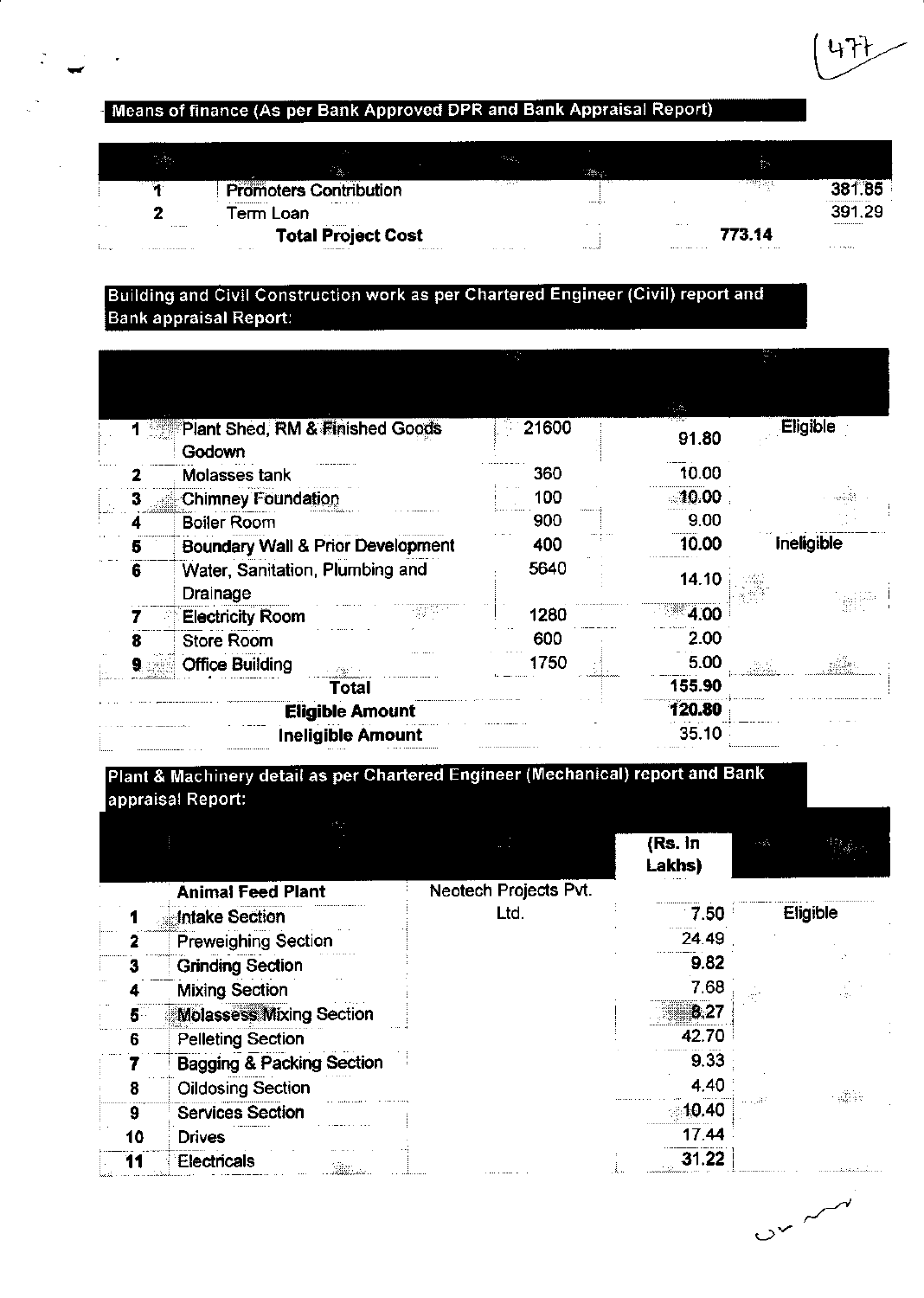| 475 |  |
|-----|--|
|     |  |

| 12              | <b>Spares</b>                                            |                               | 4.75              |                 |  |
|-----------------|----------------------------------------------------------|-------------------------------|-------------------|-----------------|--|
| 농               | Add: IGST @ 12 %                                         |                               | 21.36<br>ilige er | Ineligible      |  |
|                 | Add: Erection &                                          |                               | 38.00             |                 |  |
|                 | <b>Commissioning Charges</b>                             |                               |                   |                 |  |
| $\frac{1}{2}$   | Add: IGST:@ 18%                                          |                               | зBр.<br>6.84      |                 |  |
| 13              | Boiler (0.5 TPH) with                                    | Thermax Ltd.                  |                   | Eligible        |  |
|                 | supported equipments and                                 |                               | 10.00             |                 |  |
|                 | Chimney                                                  |                               |                   |                 |  |
| 14              | Angle, Channel, Joist, MS                                | Sarawagi Sales                |                   | <b>Eligible</b> |  |
| AG.             | Beam                                                     | SohanaPali Road,<br>Faridabad | 34.03             |                 |  |
| 15              | Chequered Coil and Plate                                 | <b>Chinar Steel Segment</b>   | 11.57             | Ineligible      |  |
| 16              | <b>Procurement Charges</b>                               | Center, Bokaro                | 14.40             |                 |  |
| 17              | <b>Pressure Reducing Station</b>                         | <b>BCG Energy ChemPvt.</b>    |                   | Eligible        |  |
|                 |                                                          | Ltd.                          | 2.92              |                 |  |
|                 | Add: IGST @ 18%                                          |                               | 0.53              | Ineligible      |  |
| $\overline{18}$ | <b>WaterTreatment Plant</b>                              | <b>BCG Energy ChemPvt.</b>    |                   |                 |  |
|                 |                                                          | Ltd.                          | 1.76              |                 |  |
|                 | Add: IGST @ 18%                                          |                               | 0.32              |                 |  |
| 19              | Weighing System                                          | <b>ESSAE DigitronicsPvt.</b>  | 9.42              |                 |  |
|                 |                                                          | Ltd.                          |                   |                 |  |
| 20              | <b>Nut Bolt</b>                                          | Ma Kali Bolt House,           | 2.77              |                 |  |
|                 |                                                          | Kolkata                       |                   |                 |  |
| 21              | Transformer (500 KVA)                                    | <b>Guru Teg Bahadur Metal</b> | 11.50             |                 |  |
|                 |                                                          | <b>Works</b>                  |                   |                 |  |
|                 | Add: IGST @18%                                           |                               | 2.07              |                 |  |
| 22              | <b>Power Control Panel</b>                               | <b>System Control</b>         | 12.46             | Eligible        |  |
| 23              | <b>Office Equipment</b>                                  | <b>KG Sales Corporation</b>   | 5.00              | Ineligible      |  |
| 24              | <b>Electric Deposit</b>                                  |                               | 15.00             |                 |  |
| 25              | <b>Electricals and Fittings</b>                          | <b>KG Sales Corporation</b>   | 3.00<br>kana a    |                 |  |
| 26              | <b>Electricals and Fittings</b>                          | IJ                            | 5.68              |                 |  |
|                 | 鄝<br><b>Total</b>                                        |                               | 386.63<br>製       |                 |  |
|                 | <b>Total Eligible Amount</b>                             |                               | 237.41<br>.       |                 |  |
|                 | <b>Total Ineligible Amount</b><br>Promoters' Background: | XX.                           | 149.22            |                 |  |

M/s- SarawagiAgrovet Pvt. Ltd. Is being promoted by three Promoters namely Mr. Pawan Kumar Saraogi, Mr. Amit Kumar Saraogi and Ms Satya Bhama Devi. The Promoters have a diversified agribusiness Company with interest and business focus in Poultry Feeds and Micro Nutrient for Soil. It is headquartered at Muzaffarpur, Bihar and has offices in Kolkata and New Delhi.

Mr. Pawan Kumar Saraogi has 40 Years of experience in Fertilizer, Grain and Animal Feed out of which 16 Yrs of experience in Poultry/Cattle feed industry. Mr. Amit Kumar Saraogi has 16 yrs of experience in Poultry/cattle and Fish Feed manufacturing company. Ms Satya Bhama Devi has 30 years of Business experience of which 3 years are in running Rice Mill.

 $\sim$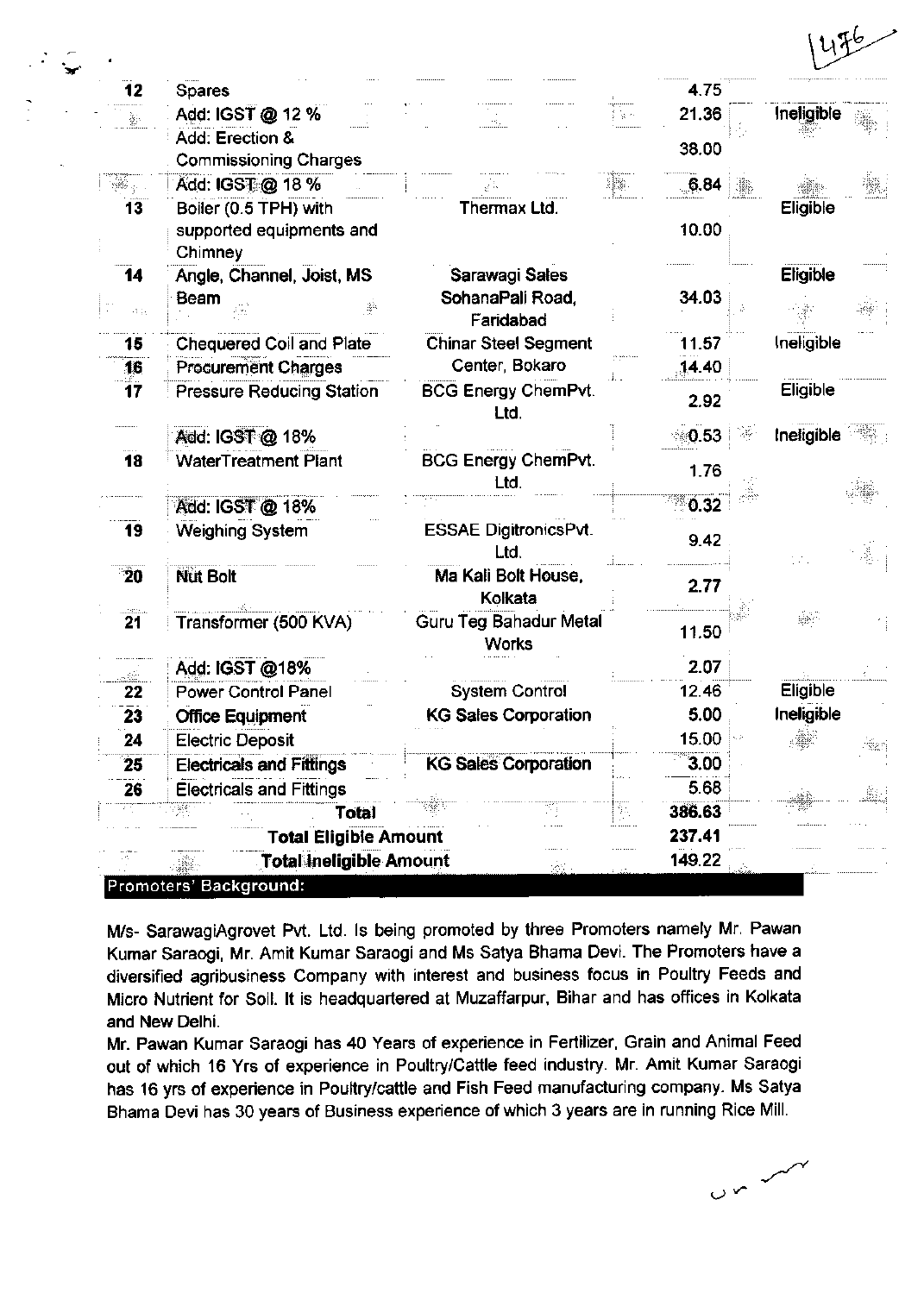#### **Field Work and Comments of the Inspection Team**

The PMA, Under Secretary and GM, DIC, Ranchi completed the field visit of the unit provided the details of the work going on in the project site. PMA also scrutinized the Bank Appraisal Report and Bank Approved DPR and found the project to be satisfactory.

#### **Recommendation:**

The organization has provided all the documents required under the JFPIP Guideline 2015 for the Sanction of the Project the checklist of Documents has been attached in the respective file.

After calculation of the eligible component as per the JFPIP Guideline 2015, the project is eligible for Rs. 161.19 Lakhs. PMA recommend the project to be approved by 'Single Window Clearance Committee' for 1<sup>st</sup> Installment of Grants-in-Aid of Rs. 80.59 Lakhs as per the following calculations.

#### Calculation for eligibility of Grant-in-aid

|   | <b>PARK AND</b>                                                           |                |
|---|---------------------------------------------------------------------------|----------------|
|   |                                                                           | (Rs. In Lakhs) |
|   | <b>Bank Approved Project Cost</b>                                         | 773.14         |
| в | Amount eligible for Subsidy under Civil Work                              | 120.80         |
|   | Amount eligible for Subsidy under Plant and Machinery                     | 237.41         |
|   | Total amount eligible under (B+C)                                         | $-358.21$      |
|   | Eligible Grants-in-aid (45.00% of D)                                      | 161.19         |
|   | Amount to be Sanctioned and released for 1 <sup>st</sup> Instalment Grant | 80.597         |

The first installment of grant would be release after submission of utilization certificate for 50% of the term loan as well as 50% of promoter's contribution and on production of documents as per checklist of release of 1<sup>st</sup> Installment of Grant.

#### List of major Documents required under the JFPIP Guideline 2015 for the Sanction of the Project in Single Window Clearance Committee.

| <b>SL No</b> | <b>Documents Required</b>                                                                                                               | <b>Docume</b><br>nt<br><b>Submitte</b> | Pages               | Comment<br>s (if any) |
|--------------|-----------------------------------------------------------------------------------------------------------------------------------------|----------------------------------------|---------------------|-----------------------|
|              |                                                                                                                                         | d                                      |                     |                       |
| gung         | Application in the prescribed format.                                                                                                   | Yes                                    | 350-349             | Complied              |
|              | <b>Detailed Project Report</b>                                                                                                          | Yes                                    | 85-31, 339-<br>282  | Complied              |
| an an        | Sanction letter of term loan from bank /<br>financial institutions, if any                                                              | Yes                                    | 30-24, 276-<br>.270 | Complied              |
|              | Appraisal report from Bank / Financial<br>Institution                                                                                   | Yes                                    | 281-277             | Complied              |
| 5            | Certificate of incorporation/registration of<br>the organization, Memorandum and Articles<br>of Association and Bye laws of the society | Yes                                    | 23-16, 269-<br>251  | Complied              |

 $\sim$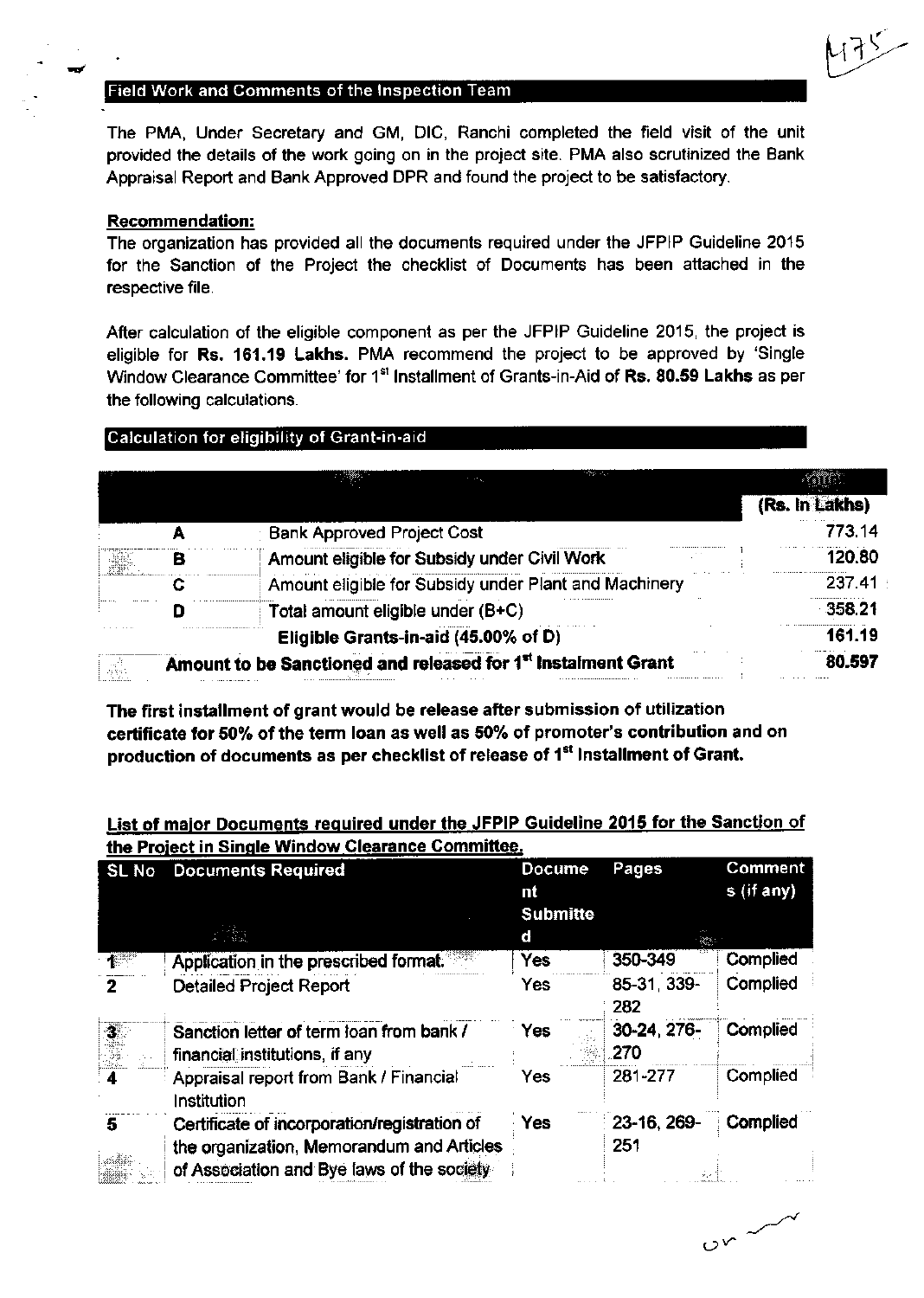|       | (if applicable)/ partnership deed etc.                                           |            |              |          |
|-------|----------------------------------------------------------------------------------|------------|--------------|----------|
|       |                                                                                  |            | ض :          | Æ.       |
| 6     | Blue Print of the building Plan.                                                 | Yes        | 15, 142-140  | Complied |
| 7     | Notarized English version of land document                                       | <b>Yes</b> | 122-86, 247- | Complied |
|       | (in case it is in any of the regional                                            |            | 171          |          |
|       | languages) ··                                                                    |            |              |          |
| 8     | Item wise and cost wise details of Technical                                     | Yes        | 170-169      | Complied |
|       | civil works envisaged duly certified by                                          |            |              |          |
|       | Chartered Engineer (Civil).                                                      |            |              |          |
| 9     | Item wise and cost wise details of Plant &                                       | Yes        | 7, 6         | Complied |
|       | Machinery envisaged duly certified by<br><b>Chartered Engineer (Mechanical).</b> |            |              |          |
| 10    | NOC Pollution (Consent to Establishment)                                         | Yes        | 147-145      | Complied |
| 11    | <b>JSEB Load Sanction</b>                                                        | Yes        | 138          | Complied |
| 12    | <b>GST Registration</b>                                                          | Yes        | 354-352      | Complied |
| $-13$ | An affidavit duly executed on non-judicial                                       | Yes        | 144-143      | Complied |
|       | stamp paper of Rs. 100/- or more duly                                            |            |              |          |
|       | notarized by Notary Public affirming that                                        |            |              |          |
|       | a. The organization's sister concern (s)/                                        |            |              |          |
| l ag  | related company / group company as well                                          |            |              |          |
|       | as the applicant company itself availed any                                      |            |              |          |
|       | financial assistance for a food processing                                       |            |              |          |
|       | project in the past from the Ministry of Food                                    |            |              |          |
|       | Processing Industries (MoFPI) or not, if yes,                                    |            |              |          |
|       | the details thereof.                                                             |            |              |          |
|       | b. The organization has not                                                      |            |              |          |
|       | obtained/applied for or will not obtain any                                      |            |              |          |
|       | grant/subsidy from any Ministry/Department                                       |            |              |          |
|       | of Central Goyt. /GOI organization/agencies<br>and State Govt. for the same      |            |              |          |
|       | purpose/activity /same components. If yes,                                       |            |              |          |
|       | the details thereof.                                                             |            |              |          |
|       |                                                                                  |            |              |          |

Note: Report on confirmation whether 50% of term loan amount and promoter's contribution respectively has been utilized in the project or not is still awaited from Auditors, EY.

#### Decision of Single Window Clearance Committee (SWCC):

It was suggested by SWCC to re-submit this project only if Auditor, EY report confirms utilization of 50% of the term loan and 50% of promoter's contributionin the project.

## 3. M/s Tiwary&Tiwary Agro Products (OPC) Pvt. Ltd.

| M/s Tiwary&Tiwary Agro Products (OPC) Pvt.<br>Ltd.                                                                                                                                                                                                                                                                                                                                 | 06/UNI/FPP-2015/50-2018<br>- 1940 -<br>-ja       |
|------------------------------------------------------------------------------------------------------------------------------------------------------------------------------------------------------------------------------------------------------------------------------------------------------------------------------------------------------------------------------------|--------------------------------------------------|
| <b>Location of Project:</b>                                                                                                                                                                                                                                                                                                                                                        | <b>Project Activity:</b>                         |
| At Plot No. 602, Mauza - Jidu, P.S. Ormanihi,                                                                                                                                                                                                                                                                                                                                      | Establishment of a chips, namkeen& cookies<br>B. |
| Ranchi                                                                                                                                                                                                                                                                                                                                                                             | Manufacturing Unit.                              |
| 34<br>$\frac{1}{\sqrt{2}}\sum_{i=1}^{n} \frac{1}{\sqrt{2}}\sum_{i=1}^{n} \frac{1}{\sqrt{2}}\sum_{i=1}^{n} \frac{1}{\sqrt{2}}\sum_{i=1}^{n} \frac{1}{\sqrt{2}}\sum_{i=1}^{n} \frac{1}{\sqrt{2}}\sum_{i=1}^{n} \frac{1}{\sqrt{2}}\sum_{i=1}^{n} \frac{1}{\sqrt{2}}\sum_{i=1}^{n} \frac{1}{\sqrt{2}}\sum_{i=1}^{n} \frac{1}{\sqrt{2}}\sum_{i=1}^{n} \frac{1}{\sqrt{2}}\sum_{i=1}^{n}$ | Plant Capacity - 5.5 MT/Day                      |

 $v^{x}$ 

 $\gamma_{\rm IR}$ 

너브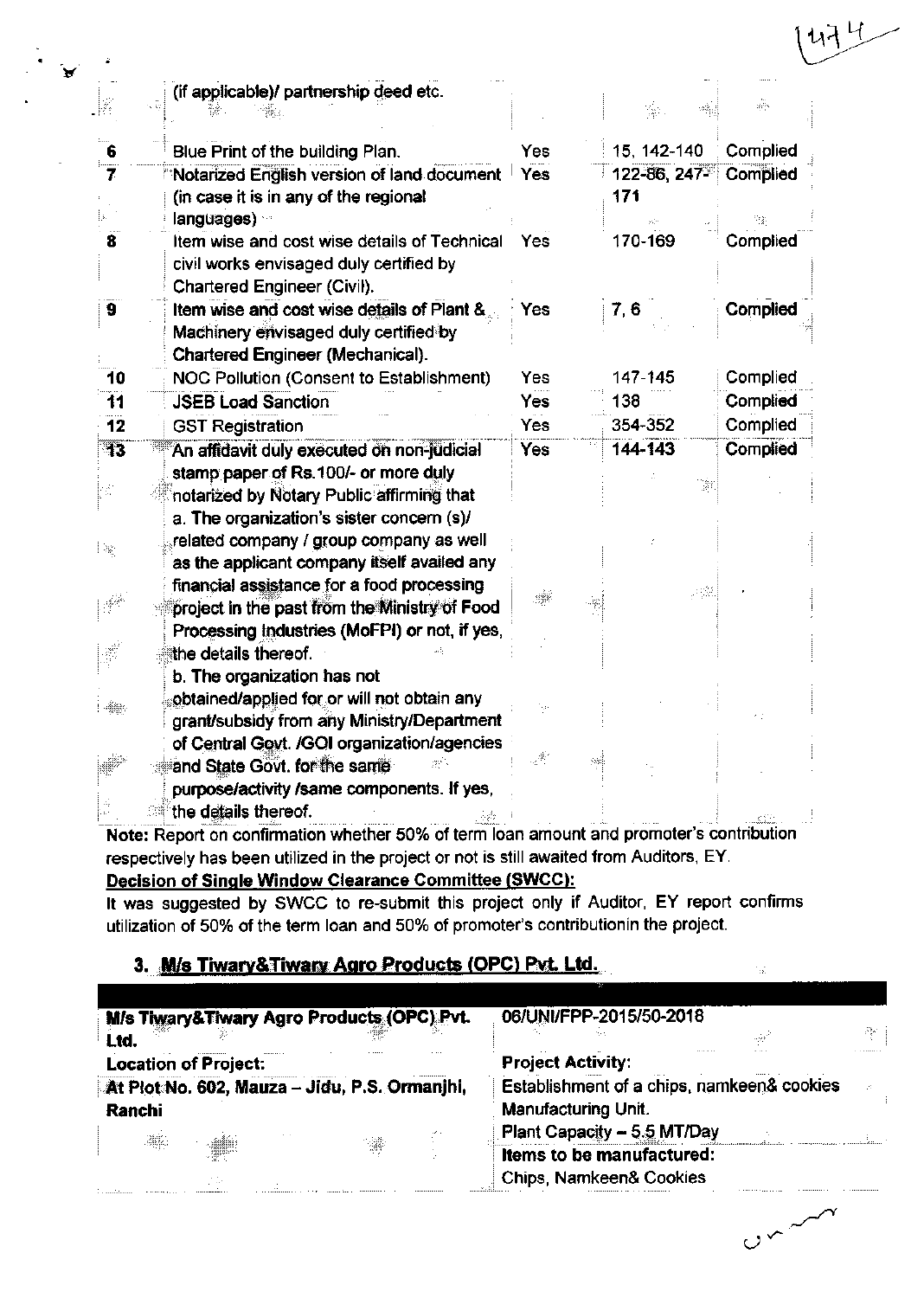

# Company Master Data as on 08.02.19

U15123JH2018OPC011687

i.

 $\mathbb{R}^2$ 

| ×  |           |        |           |                 |
|----|-----------|--------|-----------|-----------------|
| Ń. | MARANTH A | $\sim$ | · www.www | <b>COMMA</b> CO |
|    |           | ı<br>υ | ı<br>ъ    | m               |

 $\sim$ 

| <b>Company / LLP Name</b>               | TIWARY AND TIWARY AGRO PRODUCTS (OPC)                                         |
|-----------------------------------------|-------------------------------------------------------------------------------|
|                                         | PRIVATE LIMITED                                                               |
| <b>ROC Code</b>                         | RoC-Jharkhand                                                                 |
| <b>Registration Number</b>              | 011687                                                                        |
| <b>Company Category</b>                 | Company limited by Shares                                                     |
| <b>Company Sub Category</b>             | Non-govt company                                                              |
| <b>Class of Company</b>                 | Private(One Person Company)                                                   |
| <b>Authorised Capital(Rs)</b>           | 1000000                                                                       |
| Paid up Capital(Rs)                     | 1000000                                                                       |
| Number of Members(Applicable in case of |                                                                               |
| company without Share Capital)          |                                                                               |
| Date of Incorporation                   | 06/08/2018                                                                    |
| <b>Registered Address</b>               | 2D, BALAJI TOWER, KUSHUM VIHAR, ROAD NO.<br>4A, MORABADI, RANCHI JH 834008 IN |
|                                         |                                                                               |
| Email Id                                | pgtiwary@gmail.com                                                            |
| Whether Listed or not                   | Unlisted                                                                      |
| Date of last AGM                        |                                                                               |
| <b>Date of Balance Sheet</b>            |                                                                               |
| <b>Company Status (for efiling)</b>     | ЧE.<br>Active                                                                 |

# Project Cost (As per Bank Approved DPR and Bank Appraisal Report):

J.

alia.<br>Alian

|                       | <b>i</b>                                                                                          | -28                                    | <b>Car</b><br>. .                                                             |
|-----------------------|---------------------------------------------------------------------------------------------------|----------------------------------------|-------------------------------------------------------------------------------|
| <b>Sept.</b><br>ilian | ш,<br>$\sim$<br>$\cdots$<br>Civil work                                                            | 22<br>$\cdots$<br>73.00                | <br>w.<br>æ.<br>חה גי                                                         |
| $\cdots$<br>          | <br><br>-------<br>Plant & machinery                                                              | 325.00                                 | $\cdots$<br>325.00                                                            |
| $\cdots$<br>.<br>     | $\sim$<br>$\cdots$<br><br>------<br>$\sim$<br>'otal<br>$\cdots$<br>$\cdots$<br>.<br>.<br>$\cdots$ | <br>.<br>ш<br><br><br><br>************ | <br>חה הם<br>$\cdots$<br>the state and property to consider the pro-<br>.<br> |

# Means of finance (As per Bank Approved DPR and Bank Appraisal Report)

|        |                                |                 |         |    |        |    |      |      |              | $\cdots$ |        |
|--------|--------------------------------|-----------------|---------|----|--------|----|------|------|--------------|----------|--------|
|        |                                |                 | $\cdot$ | -- |        |    |      |      | .31          | ્રાચ     |        |
|        | Promoter contribution          | 一、森林            |         |    | 148.00 | 73 | zilv | - 94 | and the pro- |          | 148.00 |
| $\sim$ | 1.111<br>$\cdots$<br>Term Ioan | $\cdot$ $\cdot$ |         |    | 250.00 |    |      |      |              |          | 250.00 |
|        | rrpgar<br><b>AND</b><br>'otal  |                 |         |    | 398.00 |    |      | .    |              |          | 398.00 |

### Building and Civil Construction work as per Chartered Engineer (Civil) report and **Bank appraisal Report:**

| $\mathbb{Z}^m$<br>-35<br>. 次<br>32.<br>$\sim$ $>$<br>- 38<br>$\overline{\phantom{a}}$<br><b>START OF</b><br>∵ŵ<br>US.<br>2499997.50<br>2499997.50<br>1950<br>Production unit for<br>1282.05<br>Eligible | $\cdots$ | chips (ground floor) | $\cdot$ . |  |  |  |  | may a<br>n. |
|---------------------------------------------------------------------------------------------------------------------------------------------------------------------------------------------------------|----------|----------------------|-----------|--|--|--|--|-------------|
|                                                                                                                                                                                                         |          |                      |           |  |  |  |  | 0.06        |
|                                                                                                                                                                                                         |          |                      |           |  |  |  |  |             |
|                                                                                                                                                                                                         |          |                      |           |  |  |  |  |             |
|                                                                                                                                                                                                         |          |                      |           |  |  |  |  |             |

 $C_{\infty}$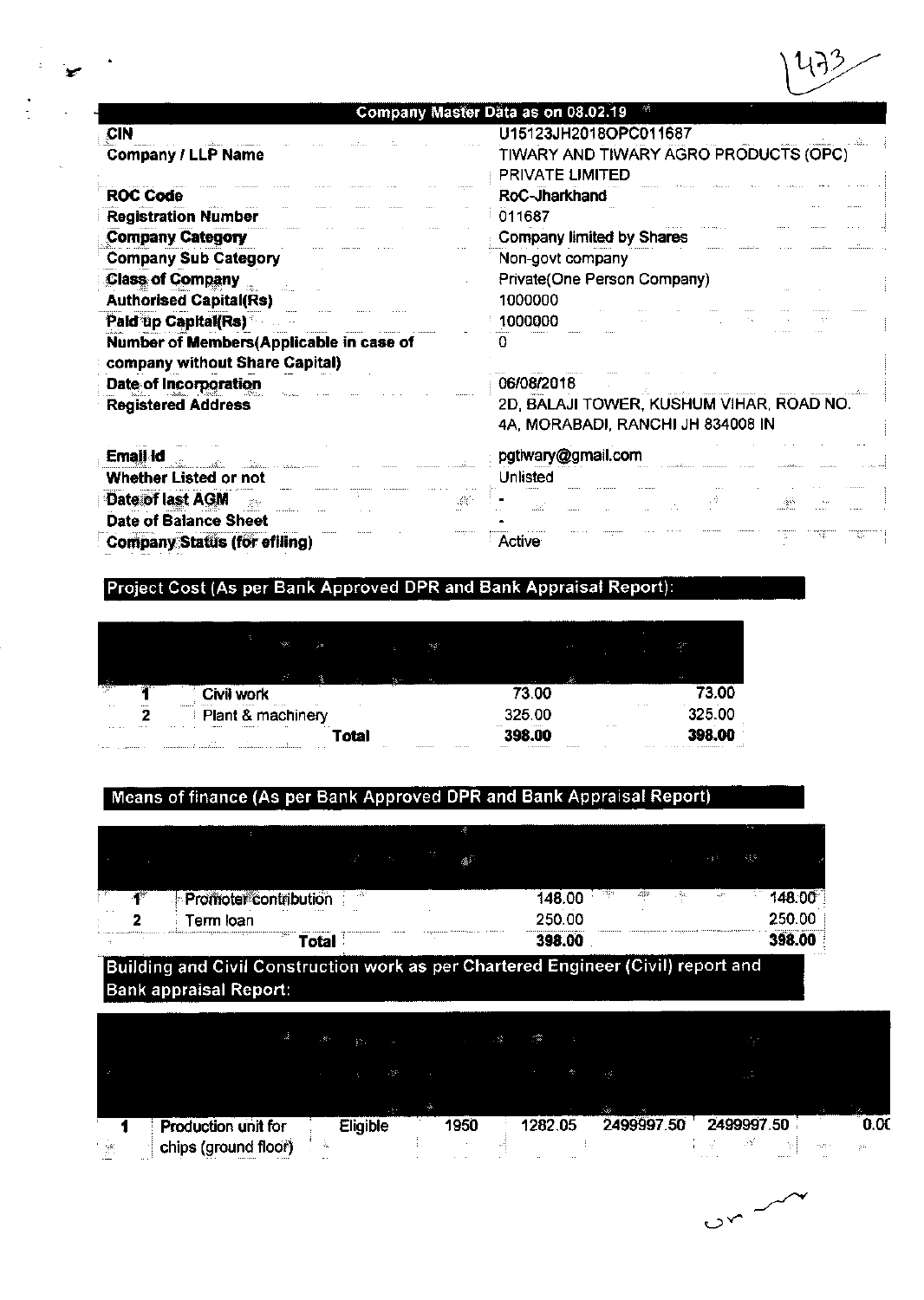|   |                                                |            |                | Total (Rs. lakh) | 57.00      | 44.99      | 12.00      |
|---|------------------------------------------------|------------|----------------|------------------|------------|------------|------------|
|   |                                                |            | <b>SERVICE</b> | <b>Total</b>     | 5699997.38 | 4499995.50 | 1200001.88 |
| 6 | Boundary wall                                  | Ineligible | 257            | 1167.32          | 300001.24  | 0.00       | 300001.24  |
| 5 | Guard room                                     | ineligible | 50             | 1000.00          | 50000.00   | 0.00       | 50000.00   |
| 4 | Labour room (first<br>floor)                   | Ineligible | 376            | 1063.83          | 400000.08  | 0.00       | 400000.08  |
| з | cookies (first floor)<br>Office (ground floor) | Ineligible | 376            | 1196.81          | 450000.56  | 0.00       | 450000.56  |
| 2 | Production unit for                            | Eligible   | 1950           | 1025.64          | 1999998.00 | 1999998.00 | 0.00       |

Plant & Machinery detail as per Chartered Engineer (Mechanical) report and Bank appraisal Report:

✔

| $\overline{\mathbf{s}}$ .<br>No. | <b>Machinery</b>                                                                                                | Nos.       | Proposed<br>supplier                       | <b>Eligible/</b><br><b>Ineligible</b> | Rate<br>(Rs.) | <b>Amount</b><br>(Rs.) | <b>Eligible</b><br><b>Amount</b><br>(Rs.) | <b>Ineligible</b><br><b>Amount</b><br>(Rs.) |
|----------------------------------|-----------------------------------------------------------------------------------------------------------------|------------|--------------------------------------------|---------------------------------------|---------------|------------------------|-------------------------------------------|---------------------------------------------|
| 1                                | <b>Batter lifting</b><br>pump automatic<br>quantity<br>deducted having<br>5 HP motor                            | 1          | Dhan Food<br>Equipment<br>Pvt. Ltd.        | Eligible                              | 2236000.00    | 2236000.00             | 2236000.00                                | 0.00                                        |
| 2                                | <b>High speed</b><br>double servo<br>advance<br>cookies and<br>cakes depositor<br><b>10 HP</b>                  | 1          | Dhan Food<br>Equipment<br>Pvt. Ltd.        | Eligible                              | 4536000.00    | 4536000.00             | 4536000.00                                | 0.00                                        |
| 3                                | Automatic magic<br>wire cutter with<br>different shape<br>and size<br>including cup<br>packaging                | 1          | Dhan Food<br>Equipment<br>Pvt. Ltd.        | Eligible                              | 1690000.00    | 1690000.00             | 1690000.00                                | 0.00                                        |
| 4                                | Automatic sugar<br>grinder with auto<br>quantity                                                                |            | Dhan Food<br>Equipment<br>Pvt. Ltd.        | Eligible                              | 536000.00     | 536000.00              | 536000.00                                 | 0.00                                        |
| 5                                | Automatic flour<br>mixing and other<br>in grains mixing                                                         | 4          | Dhan Food<br>Equipment<br>Pvt. Ltd.        | Eligible                              | 642250.00     | 2569000.00             | 2569000.00                                | 0.00                                        |
| 6                                | Automatic<br>cookies with egg<br>and without egg<br>machine.<br>(complete line<br>set having<br>capacity 1.5 MT | <b>RG1</b> | Dhan Food<br><b>Equipment</b><br>Pvt. Ltd. | Eligible                              | 3536000.00    | 3536000.00             | 3536000.00                                | 0.00                                        |
|                                  | per day)<br>24 header<br>packaging<br>machine auto<br>waiting and auto<br>batching                              | 1          | Dhan Food<br>Equipment<br>Pvt. Ltd.        | Eligible                              | 2436000.00    | 2436000.00             | 2436000.00                                | 0.00                                        |

 $25 - 12$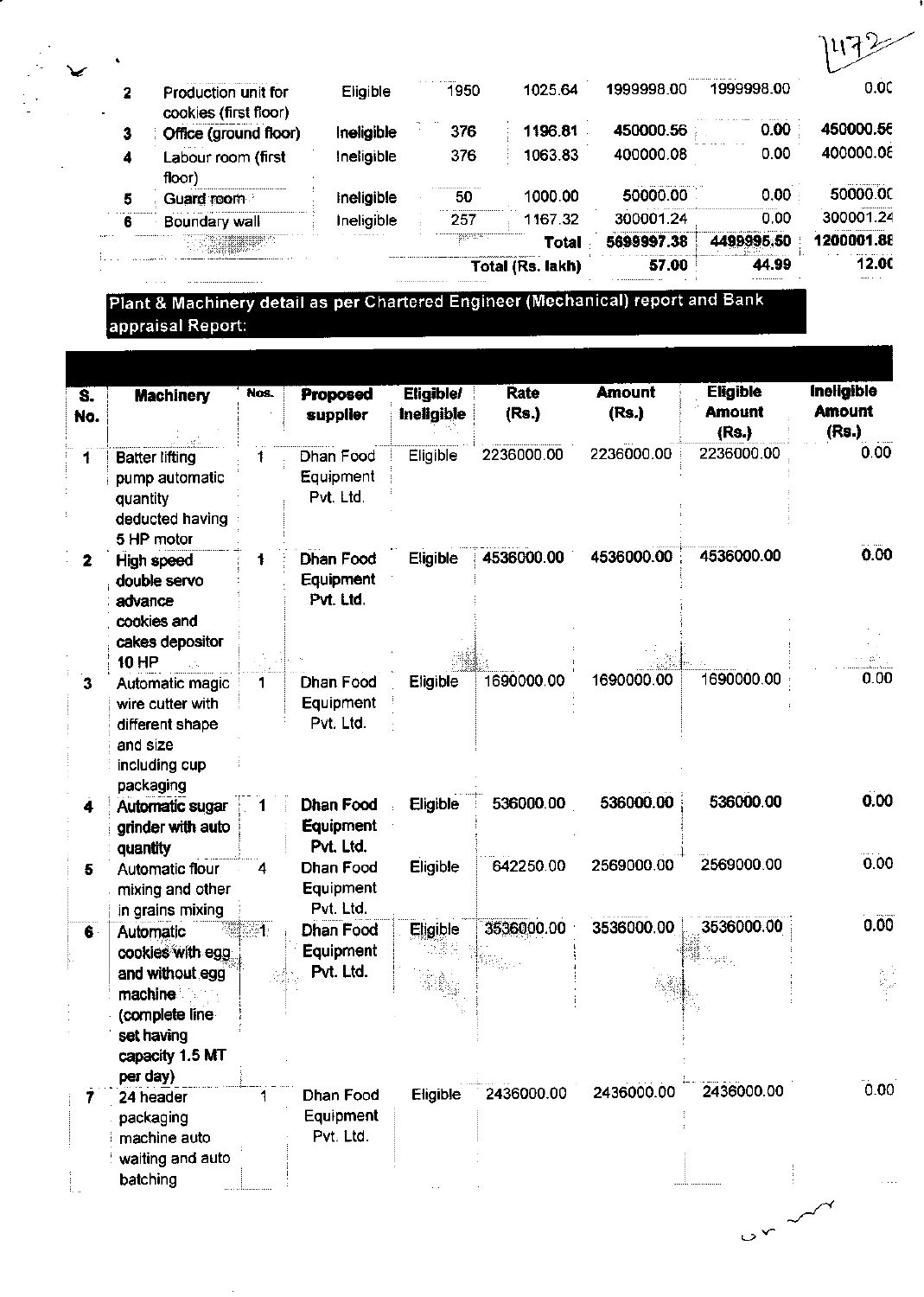|          |                                                               |          |                                                         |                             | Total (Rs. in lakh)      | 349.25                    | 295.98                  | 53.27                    |
|----------|---------------------------------------------------------------|----------|---------------------------------------------------------|-----------------------------|--------------------------|---------------------------|-------------------------|--------------------------|
|          |                                                               |          | GST@18%                                                 | Ineligible                  | <b>Total</b>             | 5327640.00<br>34925640.00 | 0.00<br>29598000.00     | 5327640.00<br>5327640.00 |
|          |                                                               |          | 4831                                                    |                             | <b>Total without GST</b> | 29598000.00               | $0.00 -$                | τś<br>0.00               |
| 15       | 50" circular fryer<br>with diesel fire<br>heat exchanger      | 1        | Dhan Food<br>Equipment<br>Pvt. Ltd.                     | Eligible                    | 3250000.00               | 3250000.00                | 3250000.00              | 0.00                     |
| 14       | Sev extruder                                                  | 1        | Dhan Food<br>Equipment<br>Pvt. Ltd.                     | Eligible                    | 360000.00                | 360000.00                 | 360000.00               | 0.00                     |
| 13       | Potato coating                                                |          | Dhan Food<br>Equipment<br>Pvt. Ltd.                     | Eligible                    | 1950000.00               | 1950000.00                | 1950000.00              | 0.00                     |
| 12       | Automatic<br>potato slicer<br>machine                         | 1.       | <b>Dhan Food</b><br>Equipment<br>Pvt. Ltd.              | Eligible                    | 425000.00                | 425000.00                 | 425000.00               | 0.00<br>Ab               |
| 11       | Automatic<br>potato peeler<br>machine                         |          | Dhan Food<br>Equipment<br>Pvt. Ltd.                     | Eligible                    | 525000.00                | 525000.00                 | 525000.00               | 0.00                     |
|          | flavour testing<br>machine with<br>checking size<br>and shape |          | Equipment<br>Pvt. Ltd.                                  |                             |                          |                           | Æ.                      |                          |
| 9.<br>10 | Continuous<br>chips plant &<br>cookies<br>Quality and         | 1.<br>પે | Dhan Food<br>Equipment<br>Pvt. Ltd.<br><b>Dhan Food</b> | Eligible<br><b>Eligible</b> | 2936000.00<br>688000.00  | 2936000.00<br>688000.00   | 2936000.00<br>688000.00 | 0.00<br>0.00<br>~÷∰e.    |
|          | Flavour mixing<br>machine for<br>chips                        | 1,       | Dhan Food<br>Equipment<br>Pvt. Ltd.                     | Eligible                    | 1925000.00               | 1925000.00                | 1925000.00              | 0.00                     |
|          |                                                               |          |                                                         |                             |                          |                           |                         | 2(1)                     |

#### Promoters' Background:

M/s Tiwary and Tiwary Agro Products (OPC) Private Limited is a one promoter company incorporated on 06.08.2018 with CIN U15123JH2018OPC011687. Registered office of the firm is situated at 2 D, Balaji Tower, Road No. 4, KushumVihar, Morabadi, Ranchi, Jharkhand - 835303. The firm is constituted to carry out manufacturing and trading of processed food such as bhujiya, namkeen, cookies etc. The promoter of the company is Mrs. PritiKumariUpadhyay.

Mrs. Priti Kumar Upadhyay is an MBA (Finance) and a commerce graduate. She is involved in namkeen, cookies, etc manufacturing for the last two years. She has business acumen and good knowledge of running this kind of business before

#### Field Work and Comments of the Inspection Team

The PMA, Under Secretary and GM, DIC, Ranchi completed the field visit of the unit provided the details of the work going on in the project site. PMA also scrutinized the Bank Appraisal Report and Bank Approved DPR and found the project to be satisfactory.

#### Recommendation:

- a. The unit has submitted all the mandatory documents required towards compliance for recommendation and approval of SWCC.
- b. The total worked out grant-in-aid of the unit as per eligible components under JFPIP 2015 isRs. 153.440 Lakh.

سىمىن

 $\mathbf{v} = -\mathbf{f}$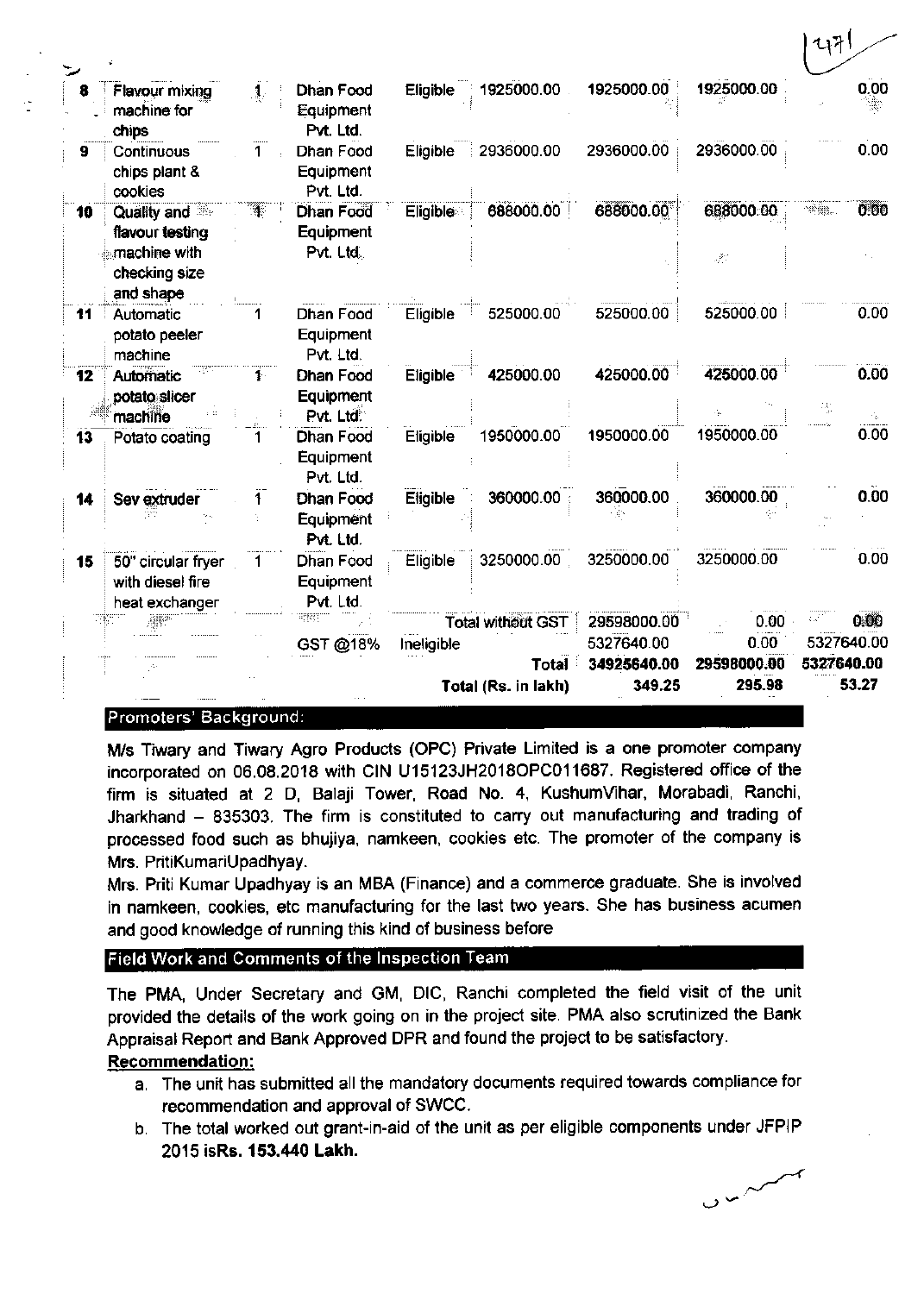It is recommended that the project may be taken before 'Single Window Clearance Committee' for its recommendation and necessary approval of total Grants-in-Aid of Rs. 153.440 lakh.

It is also recommended that a conditional approval for release of first installment amount of Rs. 76.720 lakhis also requested, which would be released only after ascertaining confirmation of utilization of 50% of the term loan as well as 50% of promoter's contribution based on submission and verification of documents towards compliance of eligibility towards release of 1<sup>st</sup> Instalment of Grant as per JFPIP 2015 or if required also upon submission and verification any other document(s) desired by the Department.

#### Calculation for eligibility of Grant-in-aid

|                  | A. Civil Work                                                                                               |                                                 |                                 |
|------------------|-------------------------------------------------------------------------------------------------------------|-------------------------------------------------|---------------------------------|
| <b>S. No.</b>    | <b>Particulars</b>                                                                                          |                                                 | <b>Eligible Amount</b>          |
|                  |                                                                                                             |                                                 | (Rs.)                           |
| 1. <sub>22</sub> | Production unit for chips (ground floor)                                                                    |                                                 | 2499997 50                      |
| 2                | Production unit for cookies (first floor)                                                                   |                                                 | 1999998.00                      |
|                  |                                                                                                             | Total eligible cost for civil work (Subtotal A) | 4499995.50                      |
|                  | <b>B. Plant &amp; Machinery</b>                                                                             |                                                 |                                 |
| S.No.            | Name of the Machine                                                                                         | <b>Name of the Supplier</b>                     | <b>Eligible Amount</b><br>(Rs.) |
| 1                | Batter lifting pump automatic quantity deducted<br>having 5 HP motor                                        | Dhan Food Equipment<br>Pvt. Ltd.                | 2236000.00                      |
| $\mathbf{2}^*$   | High speed double serve advance cookies and<br>cakes depositor 10 HP                                        | Dhan Food Equipment<br>Pvt. Ltd.                | 4536000.00                      |
| 3                | Automatic magic wire cutter with different shape and<br>size including cup packaging                        | Dhan Food Equipment<br>Pvt. Ltd.                | 1690000.00                      |
| $\mathbf{4}$     | Automatic sugar grinder with auto quantity                                                                  | Dhan Food Equipment<br>Pvt. Ltd.                | 536000.00                       |
| 5                | Automatic flour mixing and other in grains mixing                                                           | Dhan Food Equipment<br>Pvt. Ltd.                | 2569000.00                      |
| ີ6ື              | Automatic cookies with egg and without egg<br>machine (complete line set having capacity 1.5 MT<br>per day) | Dhan Food Equipment<br>Pvt. Ltd.                | 3536000.00                      |
| 7                | 24 header packaging machine auto waiting and auto<br>batching                                               | Dhan Food Equipment<br>Pvt. Ltd.                | 2436000.00                      |
|                  | Flavour mixing machine for chips.                                                                           | Dhan Food Equipment                             | 1925000.00                      |
|                  |                                                                                                             | Pvt. Ltd.                                       | 2936000.00                      |
|                  | Continuous chips plant & cookies                                                                            | Dhan Food Equipment<br>Pvt. Ltd.                |                                 |
|                  | Quality and flavour testing machine with checking<br>size and shape                                         | <b>Dhan Food Equipment</b><br>Pvt. Ltd.         | 688000.00                       |
|                  | wiki se<br>Automatic potato peeler machine                                                                  | Dhan Food Equipment<br>Pvt. Ltd.                | 525000.00                       |
|                  | Automatic potato slicer machine                                                                             | <b>Dhan Food Equipment</b><br>Pvt. Ltd.         | 425000.00                       |
|                  | Potato coating                                                                                              | Dhan Food Equipment<br>Pvt. Ltd.                | 1950000.00                      |
|                  | 355명<br>Sevextruder                                                                                         | Dhan Food Equipment<br>Pvt. Ltd.                | 360000.00<br>al<br>Skot         |

 $U^{\nu}$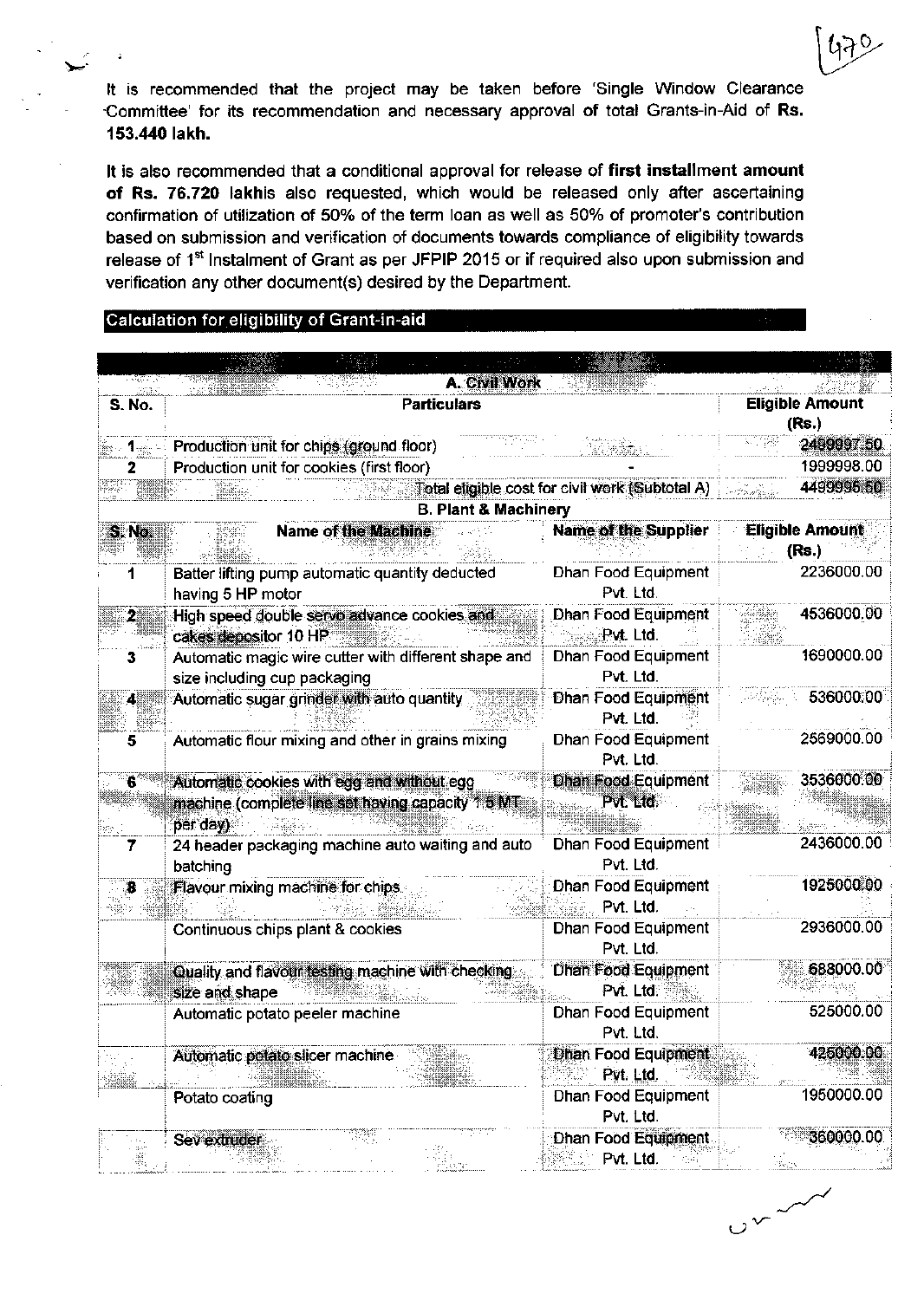|                                                                                        | Цb           |
|----------------------------------------------------------------------------------------|--------------|
| Dhan Food Equipment<br>50" circular fryer with diesel fire heat exchanger<br>Pvt. Ltd. | 3250000.00   |
| Total eligible cost for P&M (Subtotal B)                                               | 29598000.00  |
| Total eligible cost for grant calculation (A+B))                                       | 34097995.50  |
| Total grant-in-aid (@45% of the eligible project cost-ITDP area)                       | 15344097.975 |
| Total grant-in-aid (Rs. lakh)                                                          | 153.440      |
| 1st installment amount (@50% of the total grant-in-aid)                                | 7672048.988  |
| 1st installment amount (Rs. lakh)                                                      | 76.720       |

# List of major Documents required under the JFPIP Guideline 2015 for the Sanction of the Project in Single Window Clearance Committee

بية

 $\mathcal{L}^{\mathcal{L}}$ 

 $\mathcal{L}^{(1)}$ 

 $\mathbb{R}^{\bullet}$ 

| $\cdot$ , $\sim$                   | 湖                                                                                                                                                                                         |                          |                                                                                                                                                                                                                                                                                                                        |
|------------------------------------|-------------------------------------------------------------------------------------------------------------------------------------------------------------------------------------------|--------------------------|------------------------------------------------------------------------------------------------------------------------------------------------------------------------------------------------------------------------------------------------------------------------------------------------------------------------|
| Æ                                  | List of Documents required before Sanctioning of the Project                                                                                                                              |                          |                                                                                                                                                                                                                                                                                                                        |
|                                    | Application in the prescribed<br>format                                                                                                                                                   | Yes                      | <b>Complied</b><br>a. Fresh application submitted on 25.09.18 with<br>minor changes in project cost (Pg. no. 172 -<br>167)<br>b. Application submitted on 20.08.18 (Pg. no. $63 -$<br>58)                                                                                                                              |
|                                    | <b>Bank approved Detailed</b><br><b>Project Report</b>                                                                                                                                    | res                      | <b>Complied</b><br>a. Fresh DPR approved by SBI page no. 227-177<br>b. Earlier DPR approved by PNB (Pg. no. 131 -<br>ి 85) ా                                                                                                                                                                                           |
| з                                  | Sanction letter of term loan<br>from bank / financial<br>institutions, if any<br>Appraisal report from Bank /<br>Financial Institution                                                    | Yes<br>Yes<br>98         | <b>Complied</b><br>Fresh sanction letter from SBI (Pg. no. 306 -<br>а. -<br>297) - reason for change of Bank informed by<br>the promoter through letter received on<br>07.12.18 (pg. no. 310)<br>b. Earlier sanction letter (Pg. no. 84 - 79)<br><b>Complied</b><br>New appraisal report from SBI (pg. no. 296 -<br>a. |
|                                    |                                                                                                                                                                                           |                          | 228)<br>Earlier appraisal report from PNB (Pg. no. 145 <sup>th</sup><br>b.<br>134)                                                                                                                                                                                                                                     |
| 5                                  | Certificate of<br>incorporation/registration of<br>the organization,<br>Memorandum and Articles of<br>Association and Bye laws of<br>the society (if applicable)/<br>partnership deed etc | Yes                      | Complied<br>MoA (Pg. no. 56-53)<br>а.<br>Incorporation certificate (Pg. no. 52)<br>b.<br>AoA (Pg. no. 51 - 41)<br>С.                                                                                                                                                                                                   |
| - 6<br>$\mathbb{E}^{\mathbb{Z}^*}$ | -3484<br>Bio-data/background of the<br>office bearers/ promoters of<br>the organization                                                                                                   | Yes                      | Complied<br>Director's Background (Pg. no. 113)<br>а.                                                                                                                                                                                                                                                                  |
| 7                                  | <b>Annual reports and Audited</b><br><b>Statement of Accounts of last</b><br>three years, in case of<br>expansion / up-gradation<br>proposals/cases                                       | Yes                      | Complied<br>It is a new unit registered under Companies Act<br>а.<br>2013 as One Promoter Company on<br>06.08.2018                                                                                                                                                                                                     |
|                                    | Blue Print of the building Plan                                                                                                                                                           | Yes<br>$\sim$ ( $\sigma$ | <b>Complied</b><br>Blue print prepared by Achievers EngiconPvt.<br>a.                                                                                                                                                                                                                                                  |

 $C_{\infty}$